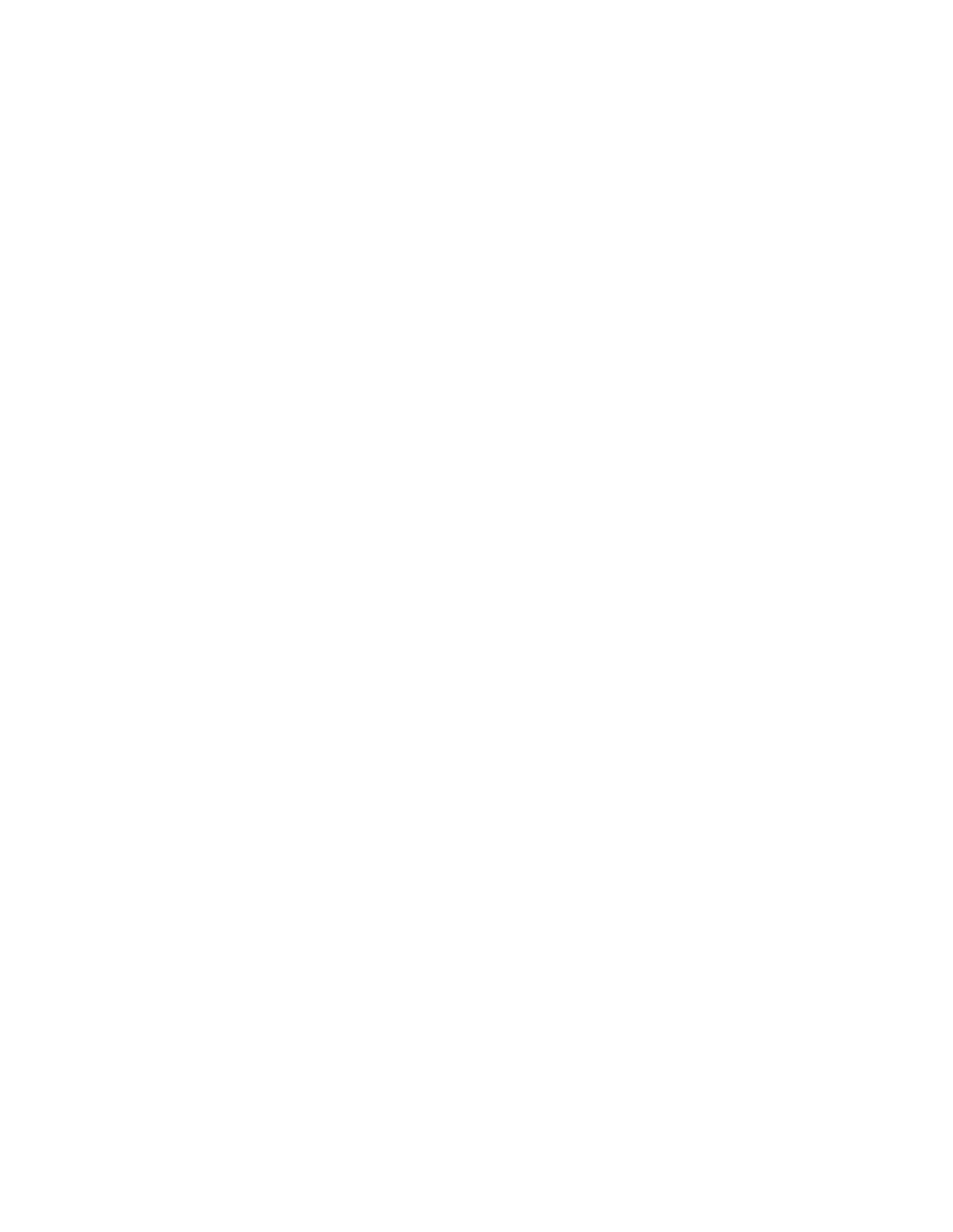Views and interpretations expressed in this document do not necessarily reflect the views of the Embassy of the Netherlands in Kosovo.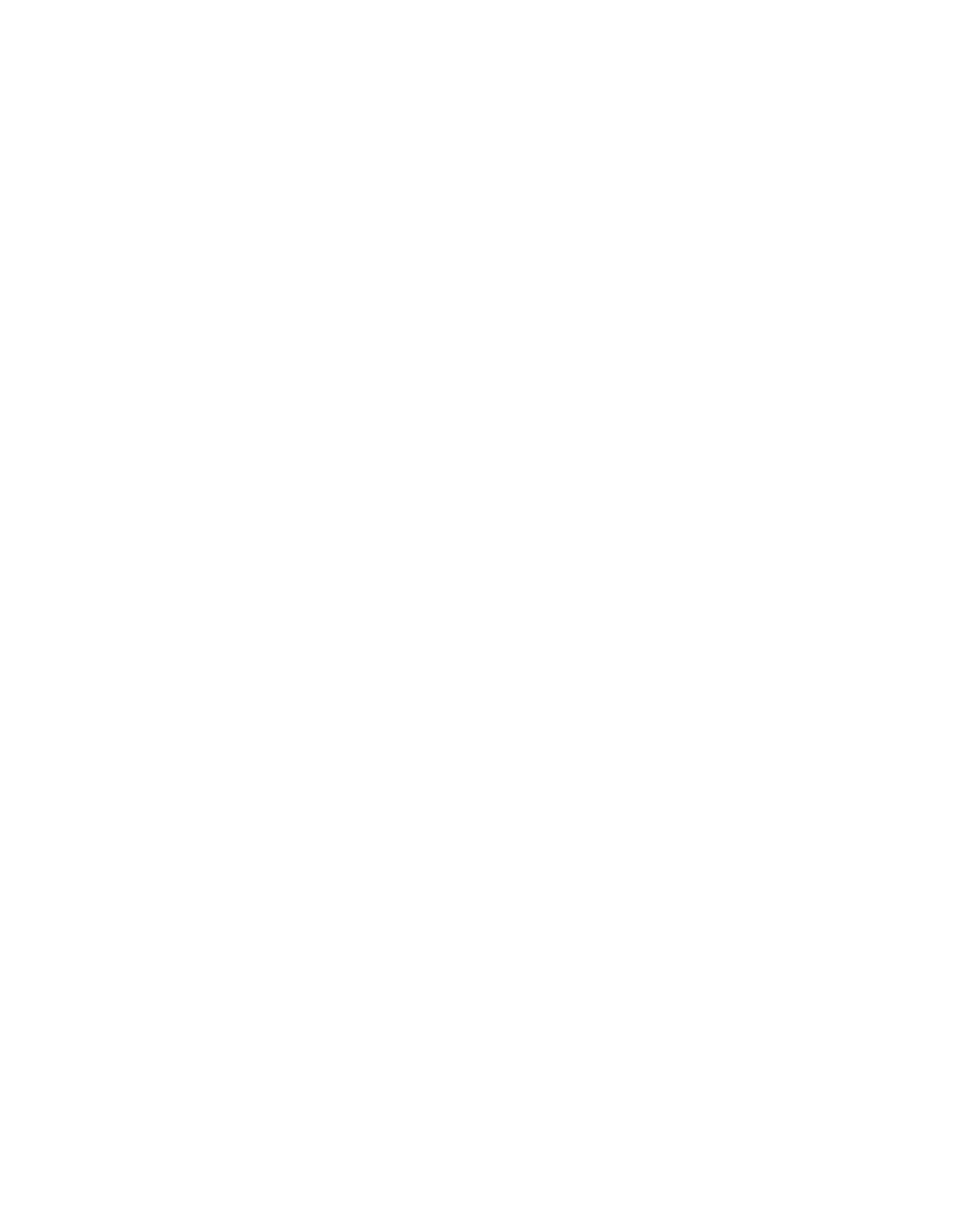This report was prepared under the "Combat Hate in Kosovo" Project, implemented by ATRC in partnership with RADC and supported by the Embassy of the Netherlands in Kosovo.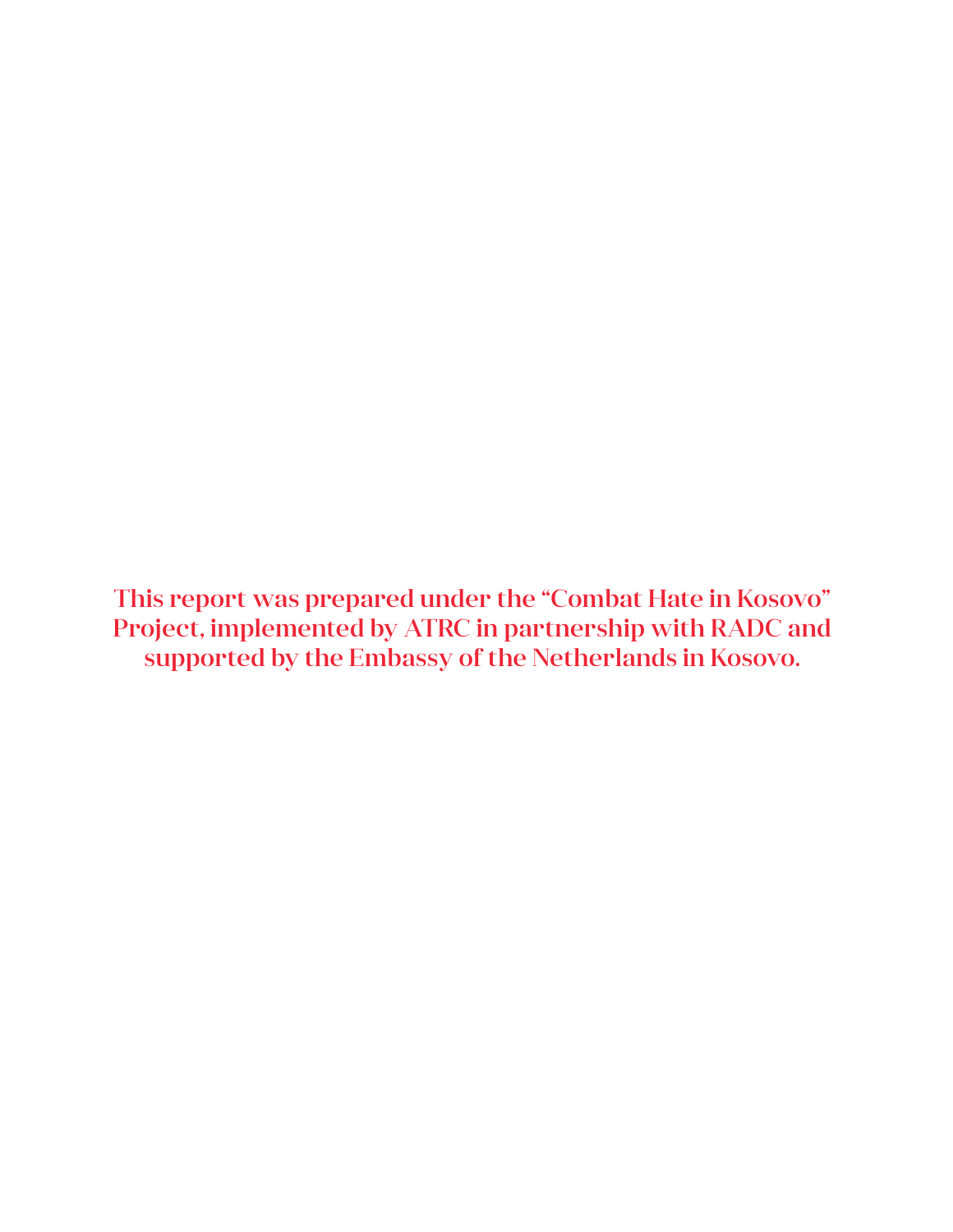# Introduction

In continuing the survey on hate speech and crimes in Kosovo, this report presents the second part of the analysis of reports submitted by monitoring activities in the framework of the "Combat Hate in Kosovo" project implemented by ATRC in partnership with RADC and supported by the Embassy of Netherlands in Kosovo.

While the first report, "Hate Speech and Crimes in Kosovo: role of institutions in their prevention",<sup>1</sup> focused on the legal analysis of the concepts of hate speech and crimes within the legal system of Kosovo, as well as in terms of international standards and norms, this report's main focus is on the legal treatment of cases from the practices that have been analyzed and described by local organizations' activists and students, who have been previously trained on human rights topics and monitoring hate speech and crimes.

The report seeks to provide an analytical approach so that the content of individual reports is enriched with legal references in order to help the citizens of the Republic of Kosovo to better understand and recognize the legal concept of hate speech and crimes and to adequately respond to them. The report is also enriched by emphasizing the role of state authorities and civil society in combating and preventing hate speech and crimes.

 Therefore, through this report and the presentation of concrete cases, citizens will be provided with an easier opportunity to identify the public use of hate speech on religious, ethnic, gender, racial and other grounds, and to combat this phenomenon which incites hate acts or crimes.

It should be noted that although the report presents the monitored activities, the facts described have not been verified, so the cases presented represent the memory, perception and research of the respective authors of the monitoring activities. We believe that they are written in good faith and serve as a practical indication of cases which are potentially believed to constitute the use of hate speech or the perpetration of hate crimes.

<sup>1</sup> ATRC, "Hate Speech and Crimes in Kosovo: Institutions' Role in their Prevention" (Prishtina, 2021), https://advocacy-center.org/wp-content/ uploads/2021/08/Raporti\_monitorimit.pdf, accessed on 4 September 2021.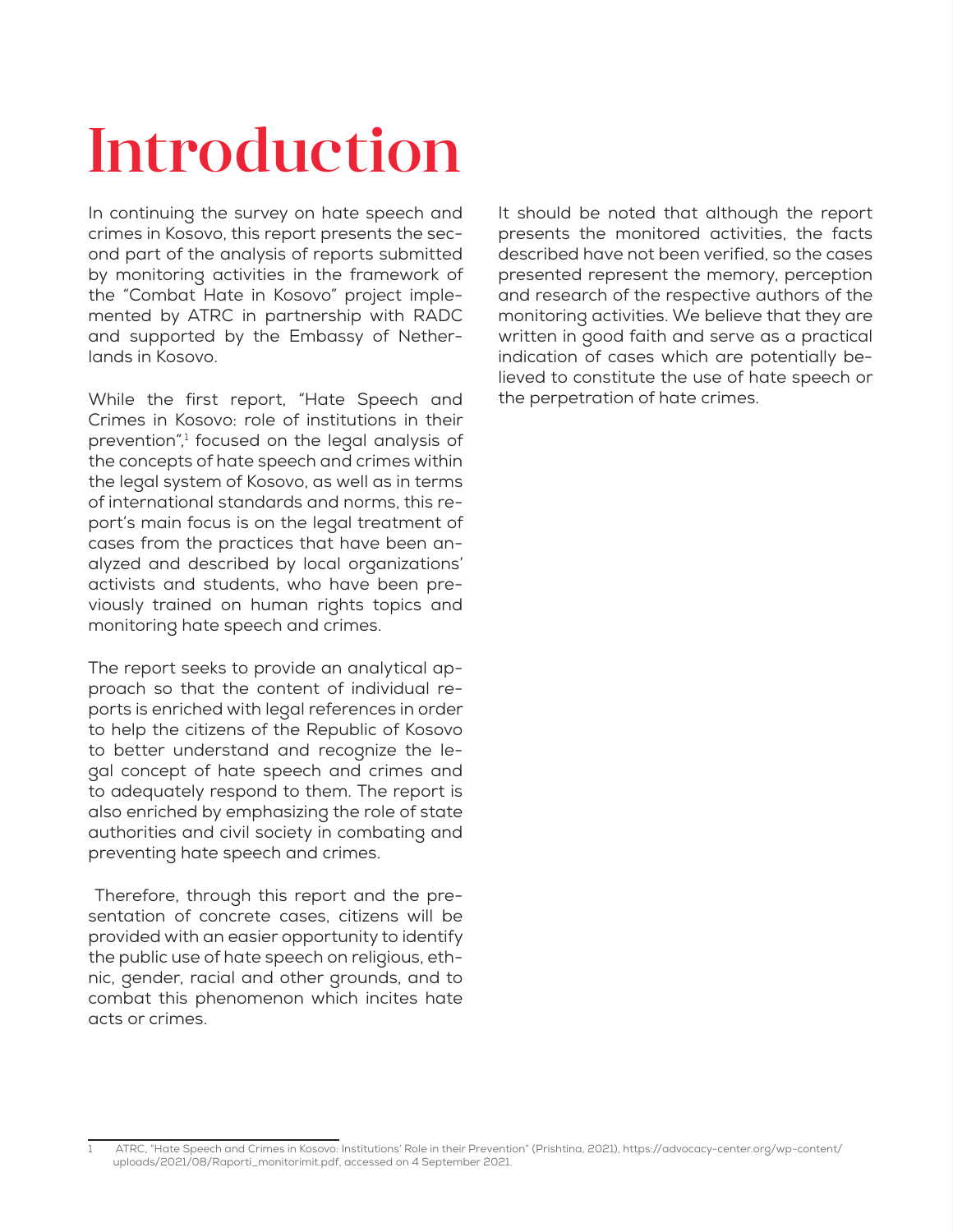|                   | $2.1.$ Evidencing of Hate Speech $\ldots \ldots \ldots \ldots \ldots$                                                |
|-------------------|----------------------------------------------------------------------------------------------------------------------|
|                   | $2.2.$ Evidencing of Hate Speech Crimes6                                                                             |
|                   | 3. Monitored actual cases of alleged<br>expressions such as hate speech                                              |
|                   | 3.2. CASE OF ATTACK IN FERIZAJ<br><b>AGAINST PERSON BECAUSE OF</b><br>VICTIM'S SEXUAL ORIENTATION 9                  |
|                   | 3.3. INCITEMENT OF HATRED<br><b>TOWARDS THE TURKISH COMMU-</b><br>NITY THROUGH FLAG BURNING11                        |
|                   | 3.4. INCITEMENT OF HATRED (DENIAL<br>OF THE RECAK MASSACRE) BY<br>THE MINISTER OF<br><b>ADMINISTRATION AND LOCAL</b> |
| $\Omega$ $\Gamma$ |                                                                                                                      |

3.5. INCITEMENT OF HATRED ON SOCIAL MEDIA IN PEJA 16

| 4<br>4 | 3.6. INCITEMENT OF HATRED DURING<br>THE VIDOVADAN HOLIDAY IN                                                                  |
|--------|-------------------------------------------------------------------------------------------------------------------------------|
| 6      | 3.7. NOVO BRDO MUNICIPALITY HATE                                                                                              |
| 7      | 3.8. Hate speech through literary                                                                                             |
| 9      | $4.$ INTIMIDATION AS A HATE CRIME<br>AND MONITORING OF THE WORK<br>OF THE POLICE AND PROSECU-<br>TOR'S OFFICE RELATED TO THIS |
| דד     | $5.$ Case monitored in the Mitrovica<br>Municipality: Difference between<br>discrimination and hate speech or                 |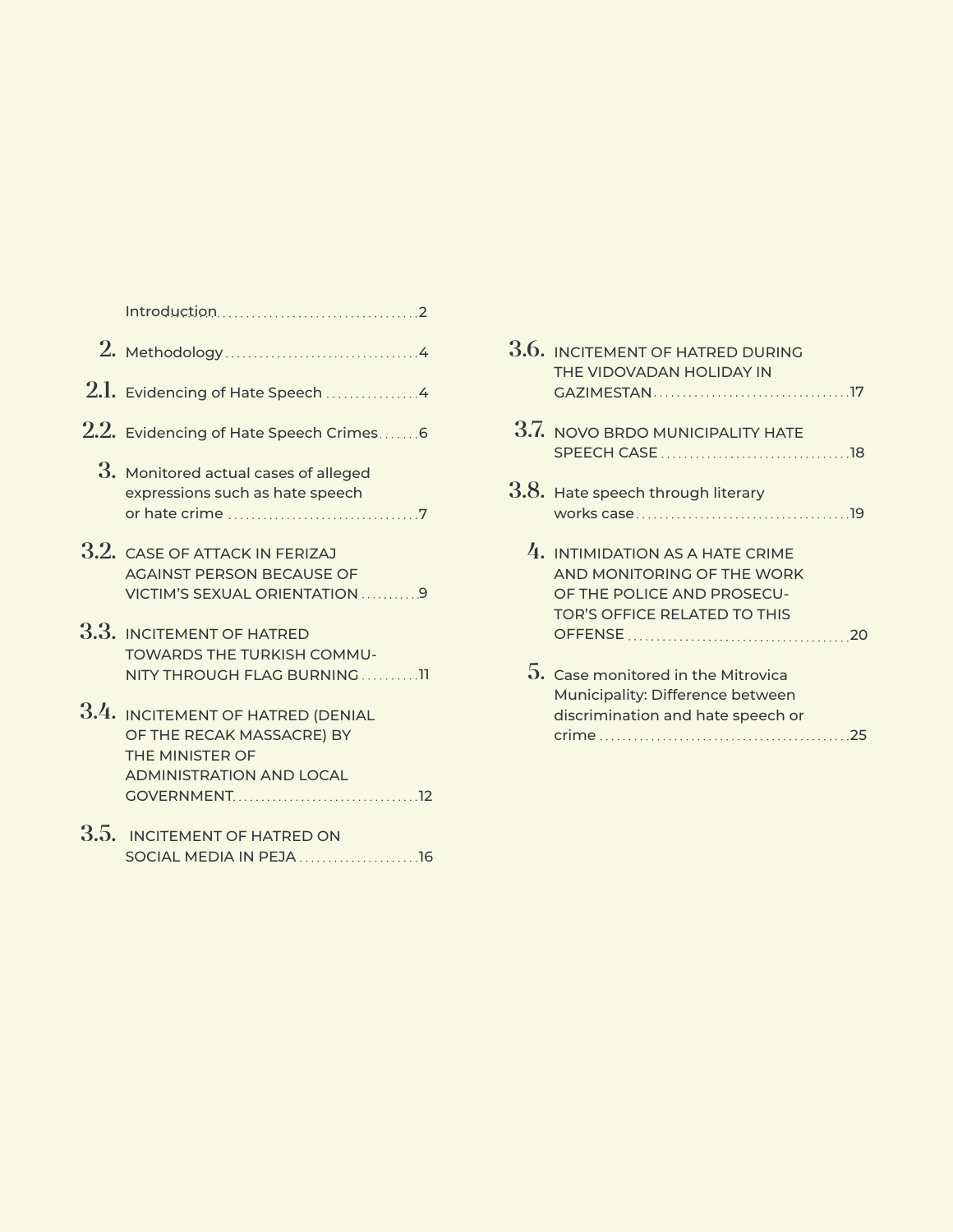# 2. Methodology

## **2.1. Evidencing of Hate Speech**

In identifying hate speech, the basis on which this report will be oriented is the definition by the Committee of Ministers of the Council of Europe in Recommendation R (97) 20. According to this definition: Hate speech is defined as "*all forms of expression that propagate, incite, promote or justify racial hatred, xenophobia, anti-Semitism or other forms of hatred based on intolerance, including: intolerance expressed by nationalism and aggressive ethnocentrism, hostility and discrimination against minorities, migrants and people of immigrant origin*".<sup>2</sup> In this sense, hate speech is a public expression of a discriminatory attitude, which is necessarily directed against a particular person or group of persons, and which may spread prejudice and may create a relationship of intolerance, hostility, or provoke violence against groups or individuals who belong to these groups.

Meanwhile, in order to determine the formal legal aspect, we will employ Article 141 of the Criminal Code of Kosovo, which states that: "*Anyone who publicly incites or spreads hatred, dissension and intolerance between national, racial and religious, ethnic and other groups, or on grounds of sexual orientation, gender identity and other personal characteristics, in a manner which may disrupt public order, shall be punished with a fine or imprisonment of up to five (5) years*"3; as well as Article 4 paragraph 1 sub-paragraph 1.4 of the Law on Protection from Discrimination, which refers directly to hate speech: "Incitement to discriminate is considered discrimination on the grounds set out in Article one (1) of this Law protected personal characteristics, and includes any promotion of hatred when it is done intentionally". Based on these definitions, we will analyze whether the reported cases constitute hate speech.

Hate speech, as a legal concept in the legal system of Kosovo, can be addressed in criminal and civil terms. The categorization of hate speech as a criminal offense arises when the perpetrator uses language that publicly incites or spreads hatred, dissension and intolerance between national, racial, religious, ethnic and other groups, or on grounds of sexual orientation , gender identity and other personal characteristics, in a way that may disrupt public order. Thus, the essential element to consume the criminal offense in the case of hate speech in a criminal sense, is the possibility to disrupt public order. Consequently the offense must have encouraged "grave" consequences for the liberty and rights of others or a grave humiliation of others on discriminatory grounds.

Meanwhile, in the context of the contested procedure, in order to conclude that an expression constitutes *intentional* hate speech, it must be done intentionally, expressed in a *context* that may incite discrimination and that *leads* to the promotion of hatred. Unless these preconditions are met, one cannot consider that a certain expression is hate speech.

However, since hate speech as a legal concept can be perceived in different ways by people,

<sup>2</sup> Council of Europe, "CoE Hate Speech Factsheet" www.coe.int/t/DC/Files/Source/FS\_hate\_en.doc, accessed in September 2021.

<sup>3</sup> Code No. 06/L-074 Criminal Code of the Republic of Kosovo, Article 141 para. 1 (OJ, no. 2/2019, January 14, 2019).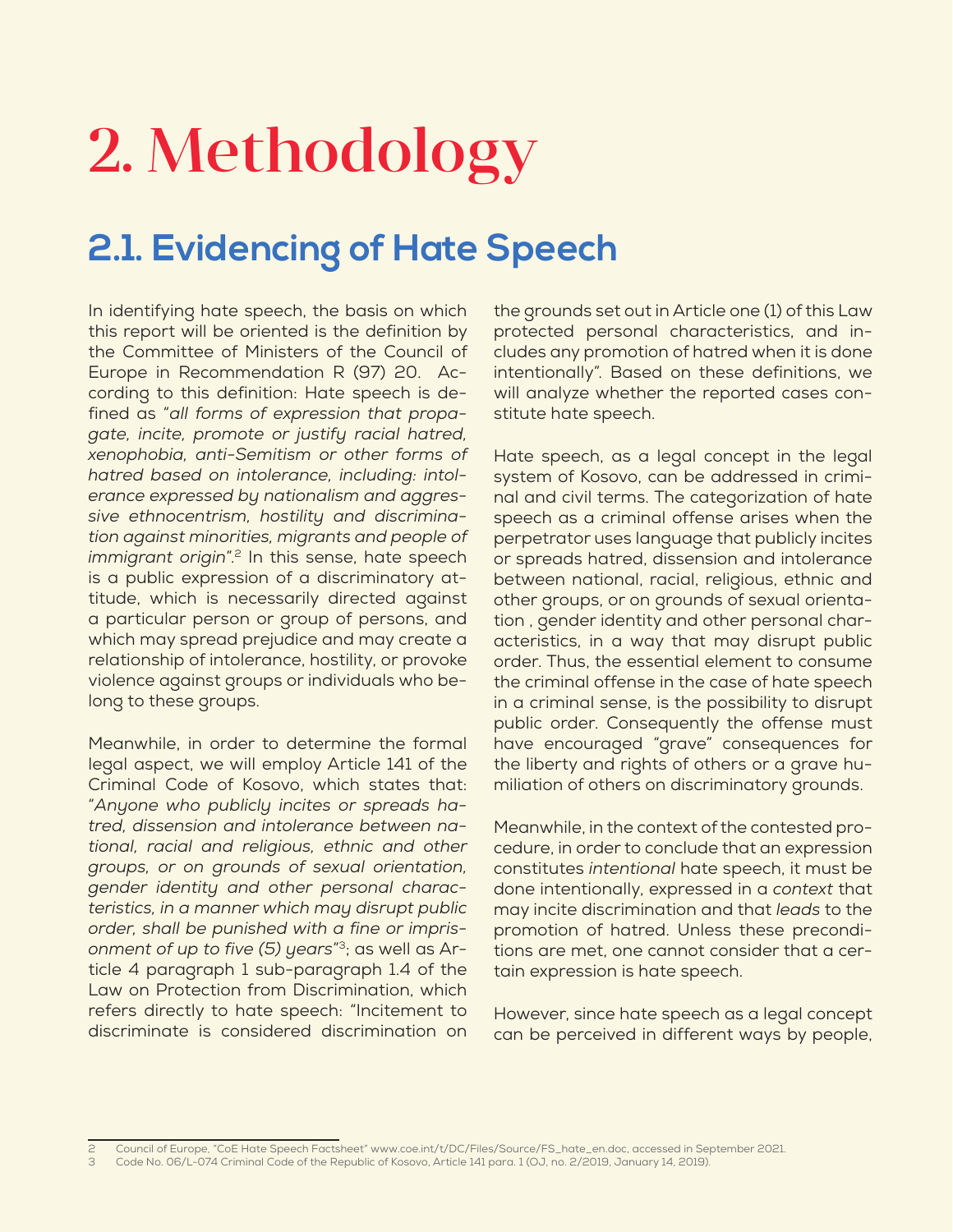then the analysis of cases when an expression constitutes hate speech, and the definition of the boundary between the objectionable and offensive but not punishable expression and hate speech which is against the law, will also be based on the analysis of several cumulative conditions:

a. Context of speech;

- b.Speaker;
- c. Intent;
- d. Content of speech;
- e. Speech reach and intensity; and
- f. Likelihood of speech creating grave social consequences
	- a. Social context and circumstances

As a first step in assessing whether an expression constitutes hate speech, we will look at the context and social circumstances when that expression was made.

In general, a contextual analysis should include consideration of the following elements:

- Existence of conflicts within the society. Namely, the fact whether there have been previous conflicts between different groups or outbreaks of violence.
- Existence and institutionalized history of discrimination. Existence of structural inequality and historical discrimination against a certain group. Lack of opposition to speech addressed to a particular group.
- History of clashes and conflicts between the group to which the speaker belongs and the group to which the speech is addressed

b. Speaker

• Speaker identity, especially their position and status in society as well as attitudes or influence, will be analyzed.

Issues to be considered include:

- Official position of the speaker if he/she is in a position of authority over the audience;
- Level of authority of the speaker or influence on the audience and his/her charisma;
- Whether the statement was made by a person in his/her official capacity, in particular if that person performs special duties and functions.
	- c. Purpose

Analysis of the speaker's intent, namely:

- Willingness to engage in promoting hate;
- Intention to target a certain group on grounds of protected characteristics;
- Having knowledge of the consequences of actions knowing that the consequences will occur or may occur.
	- d. Content of speech

Content analysis will include focusing on issues such as: form, style, tone, whether the expression contained direct calls for discrimination or violence, the nature and manner in which the arguments are presented.

e. Speech reach and intensity

An important factor in examining whether the expression reaches the threshold of incitement to hatred should be an examination of the extent and intensity of the expression. In this sense we will consider, in particular, three main issues: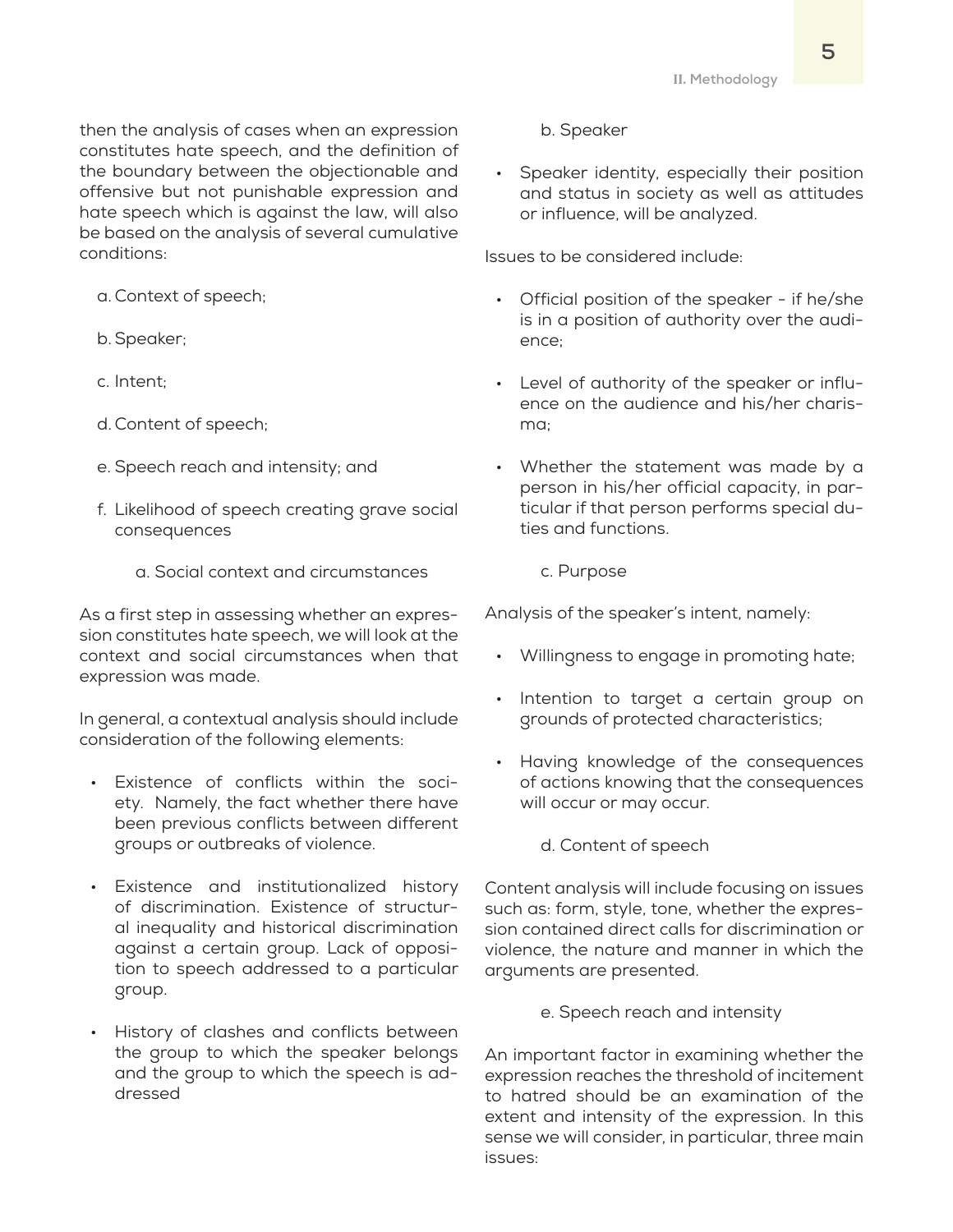**II. Methodology**

- Public Nature of speech
- Means of spreading of speech; and
- Impact caused by speech

f. Likelihood of speech creating grave social consequences

In order for an expression to be analyzed if it reaches the threshold of incitement to hatred, we will analyze the cause-and-effect relationship between communication from the speaker and how the audience is expected to react and how the audience might potentially react. In this way we will analyze whether there was a reasonable and direct probability that a speech would succeed in inciting the audience to cause discrimination, violence or hostility against a particular group because

of their personal characteristics. The criteria for assessing the probability or risk of inciting discrimination, hostility or violence, should be analyzed on a case-by-case basis, but by analyzing the criteria as follows:

- Was the speech understood by the audience as a call for acts of discrimination, violence or hostility?
- Was the speaker able to influence the audience?
- Was it possible for the audience to be encouraged through speech to commit acts of discrimination, violence or hostility?
- Was the target group of victims recently subjected to discrimination, violence or hostility?

## **2.2. Evidencing of Hate Speech Crimes**

In analyzing whether a 'hate crime' has been committed, we will rely on finding two basic elements, which are also the main elements of a hate crime:

- The fact of committing a "predicate" criminal offense (e.g., murder); and
- The offense committed by a "biased motivation" (e.g., against ethnicity), which means that the perpetrator has chosen the target of the crime based on the protected personal characteristics of the victim.

Evidencing of hate crime means that when the Court establishes guilt, if the offense was committed on the basis of biased motivation towards the protected characteristics, this will be classified as an aggravating circumstance which the court must take into account in the case of sentencing.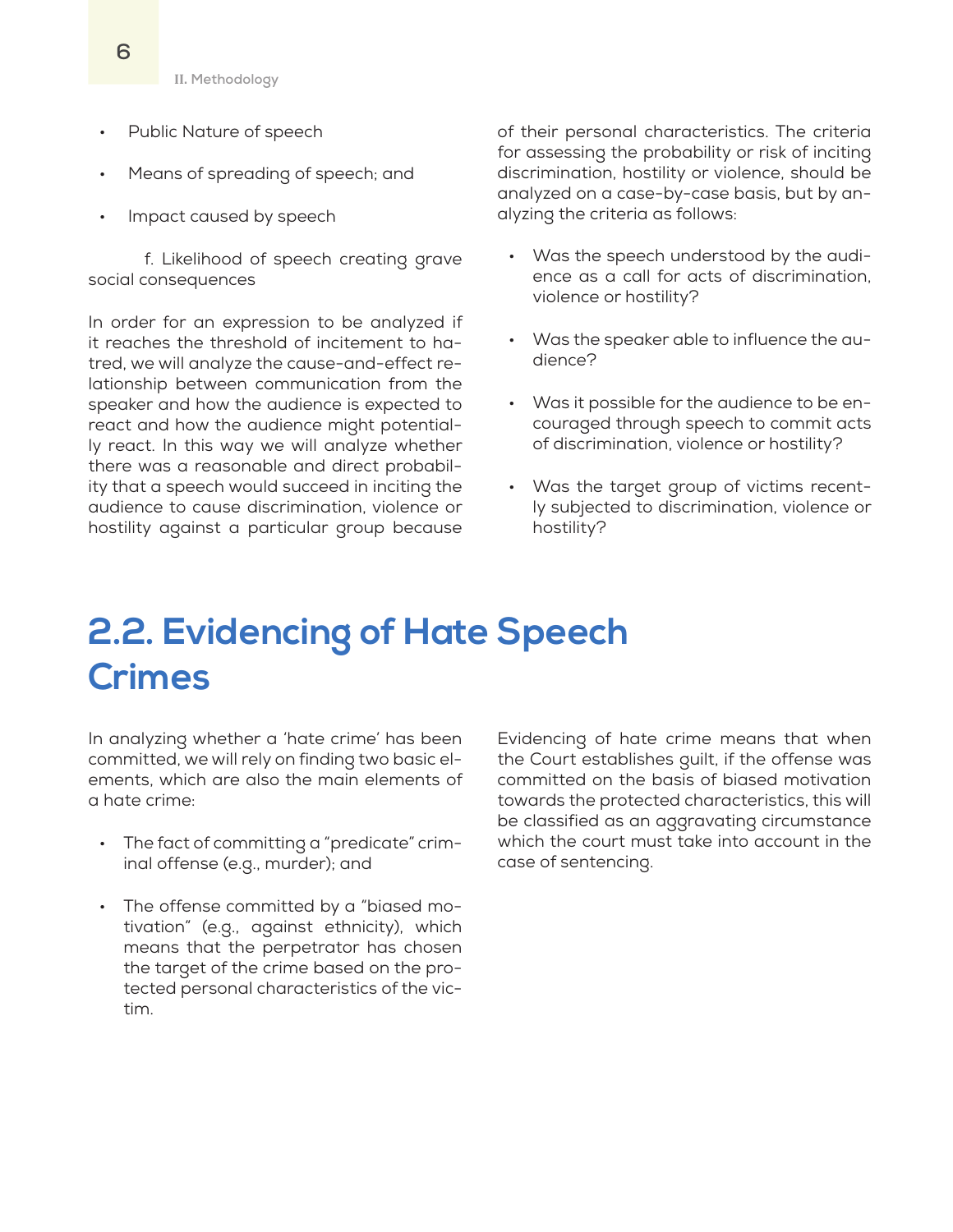# 3. Monitored actual cases of alleged expressions such as hate speech or hate crime

## **3.1. INCITEMENT OF HATE THROUGH SOCIAL MEDIA AGAINST SERB POLICE OFFICER IN ISTOG MUNICIPALITY4**

A common form of inciting or spreading hatred is through social media. Specifically, on October 14, 2020, through his profile through on FB, a user publicly incited hatred between national groups, namely between Albanians, Bosniaks and Serbs, in a way that could disrupt the legal order, with which he committed the criminal offense of "incitement to discord and intolerance" under Article 141 paragraph 1 of the Criminal Code of Kosovo, for which the Basic Prosecution in Peja filed an indictment.

A FB page published the article entitled "Alarming, 15,000 citizens of Istog apply for visas", and the defendant, who was a top fan of this page, comments on this article, and among other things he publicly writes "*they have to leave this place, where we are still mistreated by Bosniak and Shkije (derogato-*

*ry for Serbs, plural – sing. Shka) cops in Istog, backed by Shipeca (derogatory for Albanians used by Albanians)… Like at the times of Shkije, even now in Istog, if a tractor bumps into the rear end of a car, the car's driver is found guilty and is mistreated...".*

During the preliminary hearing, after the reading of the indictment by the State Prosecutor, the defendant pleaded guilty to the criminal offenses with which he was charged, saying that it was not his intention to harass anyone or incite discord and intolerance between ethnic or racial groups, but he did it out of anger because of a case his father had with the police in which he was wronged, and deleted the published article from the page.

<sup>4</sup> Basic Court in Peja, Case P.no. 319/20, https://peje.gjyqesori-rks.org/wpcontent/uploads/verdicts/PE\_IS\_P\_2020-151382\_SQ.pdf, accessed on 6 September 2021.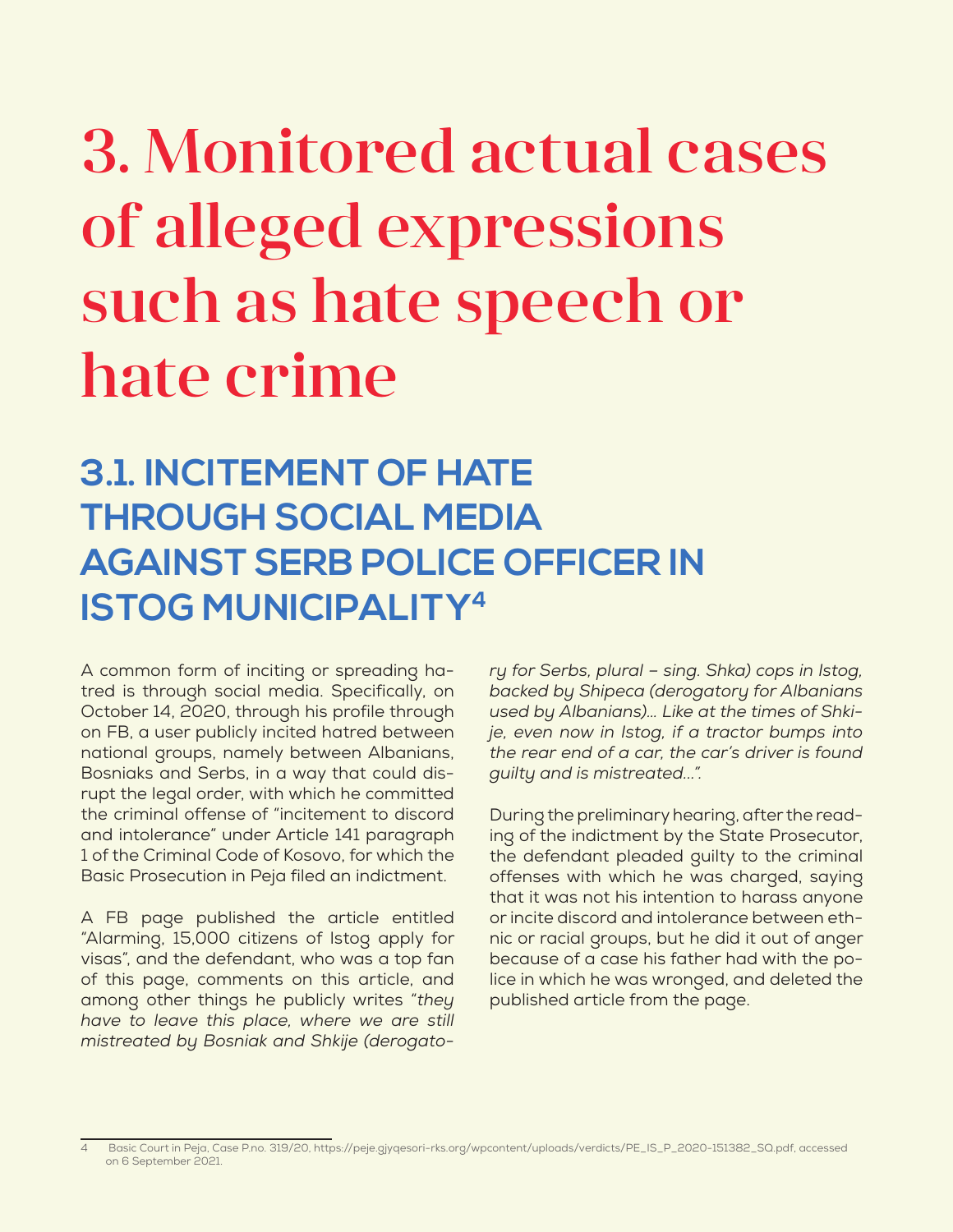As mitigating circumstances for the defendant, the court found that the defendant showed correct behavior in the Court, and moreover admitted his guilt and expressed regret for the acts he committed, and also stated that he regretted his actions, and apologized to the injured party in court. Therefore, based on the factual situation and the gravity of the criminal offenses, the Court imposed a single fine on the defendant in the amount of 400 (four hundred) Euros.

### **3.1.1. Assessment of existence of hate speech**

First of all, it should be said that the Court in the reasoning of the enacting clause with regards to establishing the criminal offense "incitement to discord and intolerance" under Article 141 paragraph 1 of the Criminal Code, does not provide any analysis on the basis of which creates the connection between substantive law and factual situation. The court, in its judgment seems to be content with the guilty plea of the defendant. However, although the court does not issue a lengthy reasoning of the enacting clause, *prima facie* the existence of hate speech can be ascertained. This is due to the fact that the expression "*they have to leave this place, where we are still mistreated by Bosniak and Shkije (derogatory for Serbs, plural – sing. Shka) cops in Istog...*", presents a clear case in which the language used is possible to offend, shock or disturb the concerned communities, but also proclaiming that Serb and Bosniak police officers were actually abusing the majority community, expresses a tendency of inciting hatred towards the police officers of this community that could escalate into violence against them.

### **Social context and circumstances assessment**

The court had to assess the context of Kosovar society. In this regard, it had to assess whether it was possible to incite violence in this context, since there have been previous conflicts between the respective groups. The conclusion in this case would be that in such a situation of previous conflicts in our society, such an expression represents a tendency to incite hatred towards police officers of Bosniak and Serb origin. This is because such an expression revives the memories of previous conflicts, and attributes an individual event to a community in general, and claims that the allegedly unfavorable treatment of the defendant occurred due to the Bosniak and Serb ethnicity of police officers.

### **Speaker's position assessment**

The court had to assess the position and status of the defendant in society. In this sense, it is noted from the judgment that the defendant by profession is a teacher. Therefore, being in such a position, the possibility that the defendant could have influenced a wider audience, especially his students, is great. In a local community like Istog, a teacher who expresses such tendentious language on the basis of ethnicity poses a risk of inciting hatred.

#### **Speaker's intent**

The reasoning of the judgment does not explain whether the intent was eventual or intentional. From the way the speaker expressed himself, it can be analyzed that there was intentional intent to target police officers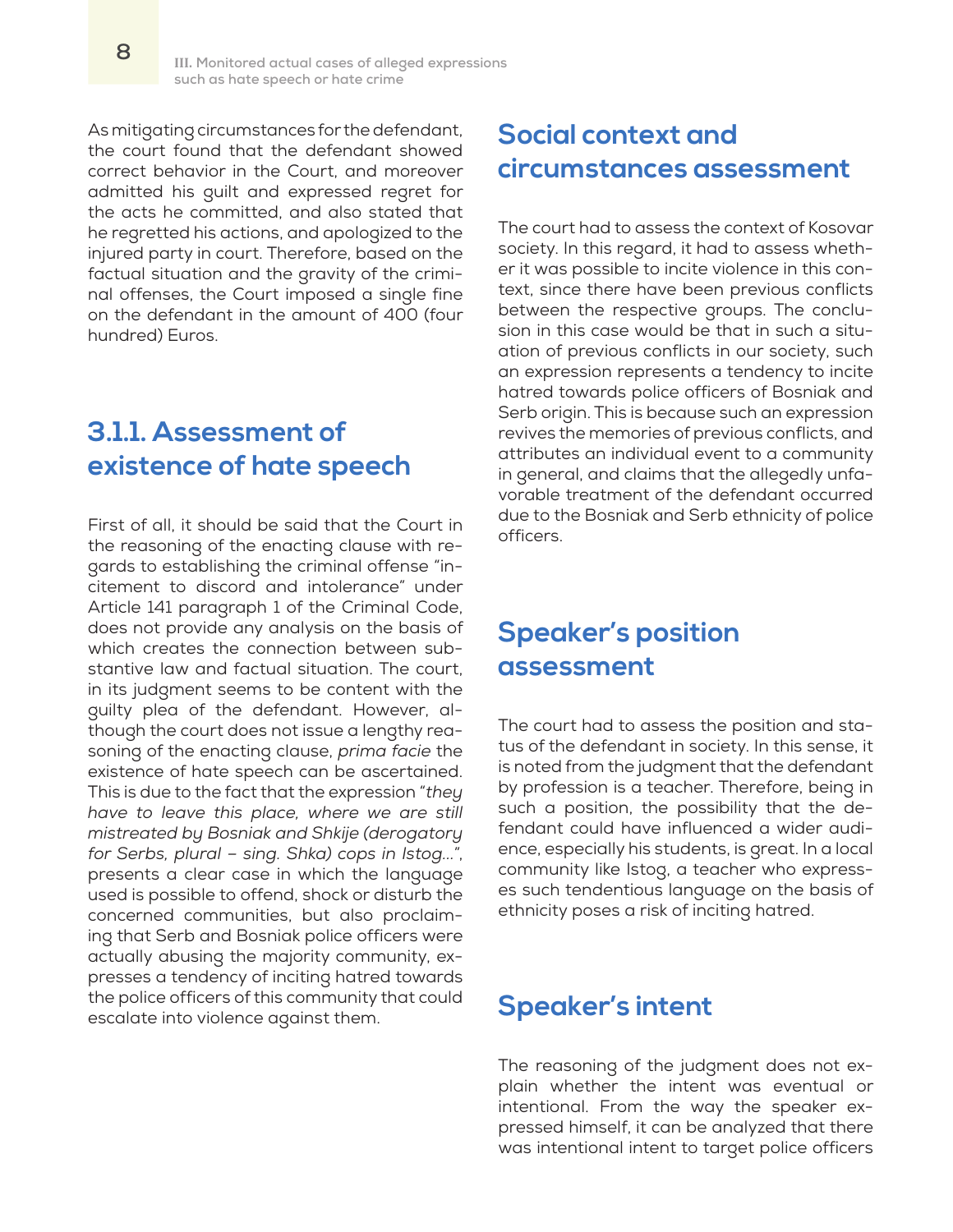on the basis of their ethnic characteristics. The defendant should have been aware that his action could have caused such consequences, leading to a chain of hatred incited against these police officers, causing a situation of insecurity for them.

### **Speech reach and intensity**

The speaker, being a 'top fan' on the Facebook page, should have known that his expression, especially on social media of public nature, could have an impact on a wide audience.

## **Likelihood of speech creating grave social consequences**

There is a reasonable probability that the expression would incite hatred, as the speaker attributes the large number of visa applications in the municipality of Istog to the of the conduct of police officers of Serb and Bosniak ethnicity.

## **3.2. CASE OF ATTACK IN FERIZAJ AGAINST PERSON BECAUSE OF VICTIM'S SEXUAL ORIENTATION5**

The Basic Prosecution in Ferizaj had filed an indictment against the two defendants for the criminal offenses of incitement to hatred, dissension or intolerance on national, racial, religious or ethnic grounds, as well as the criminal offense of minor bodily injury.

On June 11, 2016, inside the train station in Ferizaj, the defendants had a conversation to beat up two persons because "*they are fags*". Although the interlocutor initially refused to do so, he was still persuaded to take part in the beating. Thus, they used violence against the injured party, causing bodily injuries, which were also confirmed by the forensic expertise. The injured ran again into the defendants at a restaurant, where they continued to launch insults, and the injured called the

police. Based on the evidence, the Basic Court in Ferizaj found the first defendant guilty of both criminal offenses and sentenced him to a single sentence of imprisonment of five (5) months, which he will serve after the judgment becomes final.

While the other defendant, the Court found him guilty of the criminal offense "minor bodily injury" and imposed a prison sentence of four (4) months, which will not be executed if the defendant within one year from the day when the judgment becomes final does not commit another criminal offense. As for the criminal offense of inciting hatred, discord or intolerance on national, racial, religious or ethnic grounds, he was acquitted, in the absence of evidence.

<sup>5</sup> Basic Court in Ferizaj, Case P.no.620/16, https://ferizaj.gjyqesori-rks.org/ëp-content/uploads/verdicts/FE\_P\_620\_16\_SQ.pdf, accessed on 8 September 2021.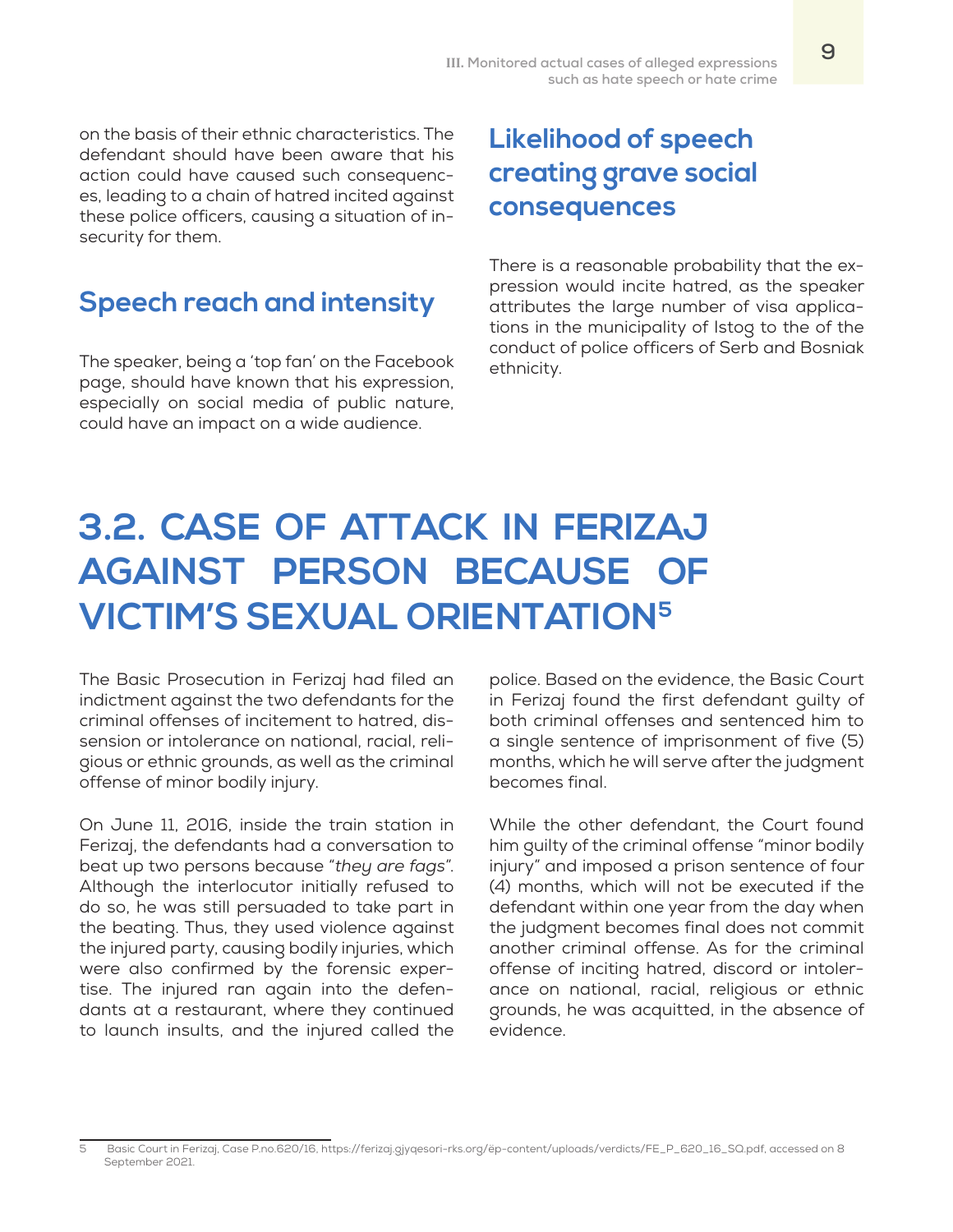### **3.2.1. Assessment of existence of hate speech**

In the case in question, *prima facie* it can be concluded that the Court and the Prosecution have erroneously qualified the criminal offense, as in the present case we are not dealing with the criminal offense 'incitement to hatred, discord or ethnic intolerance'. This is due to the fact that from the factual description of the situation it can be understood that the first defendant did not publicly state "*let's go and beat them because they are fags, and I have beaten them several times*", and did not manage to incite the other defendant to cause violence. This is understood from the fact that the second defendant responded by saying "*let it go, you have nothing to do with them*". Thus, the first defendant, through his speech made in a private context - in a position over which he had no authority over the second defendant, fails to promote to effectively incite the second defendant towards violence.

However, although the case had nothing to do with the legal notion of hate speech,6 the offense in question certainly reflects the hatred or biased motivation of the first defendant, on the basis of sexual orientation. In this sense we are dealing with a hate crime by the first defendant, because the two elements that make up the legal notion of '*hate crime*' are met.

Initially, the first defendant committed the act which constitutes a criminal offense under positive criminal law, namely the criminal offense of ' *minor bodily injury*', and the motivation for committing this criminal offense was the prejudice he has against the target due to their real or perceived connection or affiliation to or support for a protected group based on their sexual orientation as their protected personal characteristic.

Consequently, for the first defendant the court had to consider the biased motive (hatred) and impose a heavier sentence. With the Criminal Code in force,7 this offense would be considered as a special qualifying circumstance on the basis of which a special aggravated form of the basic criminal offense is determined, with more severe sentence imposed than the one provided for the predicate form of the criminal offense in question (in the case in question, the criminal offense under Article 185, paragraph 3, subparagraph 1). However, the offense occurred when the old Criminal Code was in force,8 which has now been repealed. This code did not define the special and aggravated form of the predicate criminal offense, i.e., it did not define hatred as a legal element of the criminal offense, however it defined hatred (biased motive) as a required aggravating circumstance, based on which a harsher sentence is imposed. Consequently, the court has erroneously established in its reasoning that particularly aggravating circumstances were absent. The first defendant, therefore, should have received a harsher sentence, since he committed the criminal offense due to biased motivation, while for the second defendant, despite committing the criminal offense, from the description of the situation we can conclude that he was not motivated by the sexual orientation of the victim.

<sup>6</sup> For more, see: ATRC (n1).

<sup>7</sup> Code No. 06/L-074 Criminal Code of the Republic of Kosovo, https://gzk.rks-gov.net/ActDetail.aspx?ActID=18413

<sup>8</sup> Code No. 04/L-082 Criminal Code of the Republic of Kosovo, https://gzk.rks-gov.net/ActDetail.aspx?ActID=18413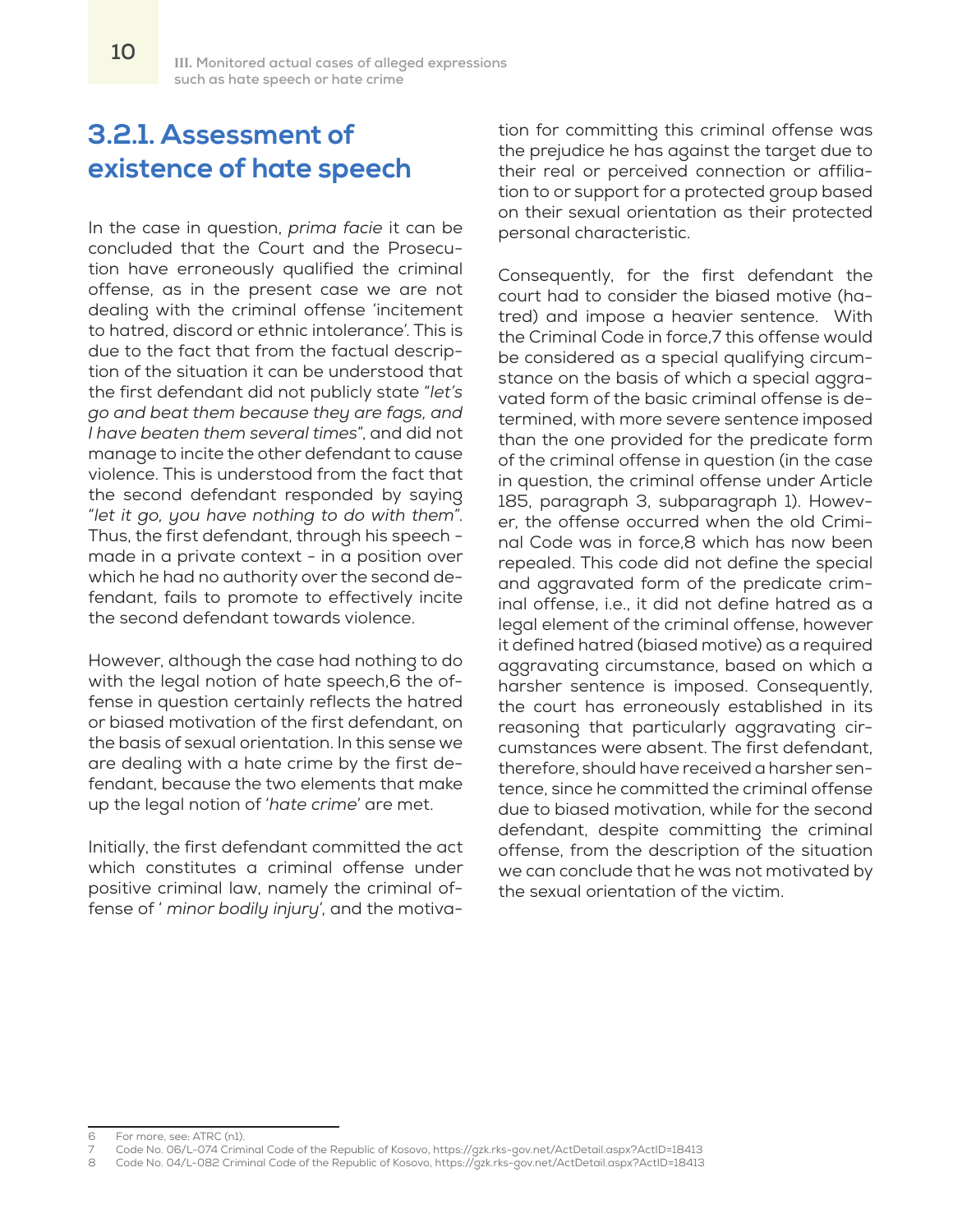## **3.3. INCITEMENT OF HATRED TOWARDS THE TURKISH COMMUNITY THROUGH FLAG BURNING9**

On 24.09.2018, the Basic Prosecution in Gjakova filed an indictment against W.B. and A.B., accused of inciting national, racial, religious or ethnic hatred, discord, or intolerance. The defendants, on August 2, 2018, had knowingly and publicly incited and spread hatred, discord and intolerance among national, racial, religious, ethnic groups living in the Republic of Kosovo in order to disrupt public order, namely they publicly burned the national flag of the Republic of Turkey, which they presented on social media, shouting "*Down with Turkey*", "*Down with Erdogan*". Consequently, they were accused of creating dissatisfaction, insult and hatred towards the Turkish nation and the Turkish ethnic group living in Kosovo. The Government of the Republic of Kosovo has also reacted to this act. The Government statement reads "*any vandal act that desecrates the national and state symbols of the Republic of Turkey is strongly condemned*", and "*the Government of Kosovo is committed to building good relations with all countries in the region and has special consideration for the good cooperation with countries that have recognized and helped Kosovo's independence. The Government of the Republic of Kosovo is determined and requires the law enforcement agencies to take all measures against those who do not respect the state interests of Kosovo and against those who disrupt the harmony and coexistence of its citizens, regardless of their ethnicity*".10

Therefore, against each of the defendants the Court imposed a fine in the amount of 2,500 Euros, and if the defendants do not pay the fine, it will be replaced by imprisonment for a term of 180 (one hundred eighty) days.

## **3.3.1. Assessment of existence of hate speech**

The court, in the case in question, bases the finding of guilt on the admission of guilt of the defendants, but this is actually a very controversial issue.

The court based its decision on the fact that "*at a family celebration at hotel P, they knowingly and publicly incited and spread hatred, discord and intolerance among national, racial, religious, ethnic groups living in the Republic of Kosovo in order to disrupt public order, namely they publicly burned the national flag of the Republic of Turkey, which they presented on social media, shouting "Down with Turkey*", "*Down with Erdogan", creating dissatisfaction and insults and hatred towards the Turkish nation and the Turkish ethnic group living in Kosovo.*"

In this sense, if we look at the context in which the event took place, we are dealing with a family celebration on the one hand; second-

<sup>9</sup> Basic Court in Gjakova, P. no. 655/18, https://gjakove.gjyqesori-rks.org/wp-content/uploads/verdicts/GJK\_P\_P.\_nr.655\_18\_SQ.pdf.

<sup>10</sup> https://boldnews.al/2018/08/03/turqit-kane-bere-gjenocid-ndaj-shqiptare-ne-kosove-djegin-flamurin-turk-reagon-qeveria/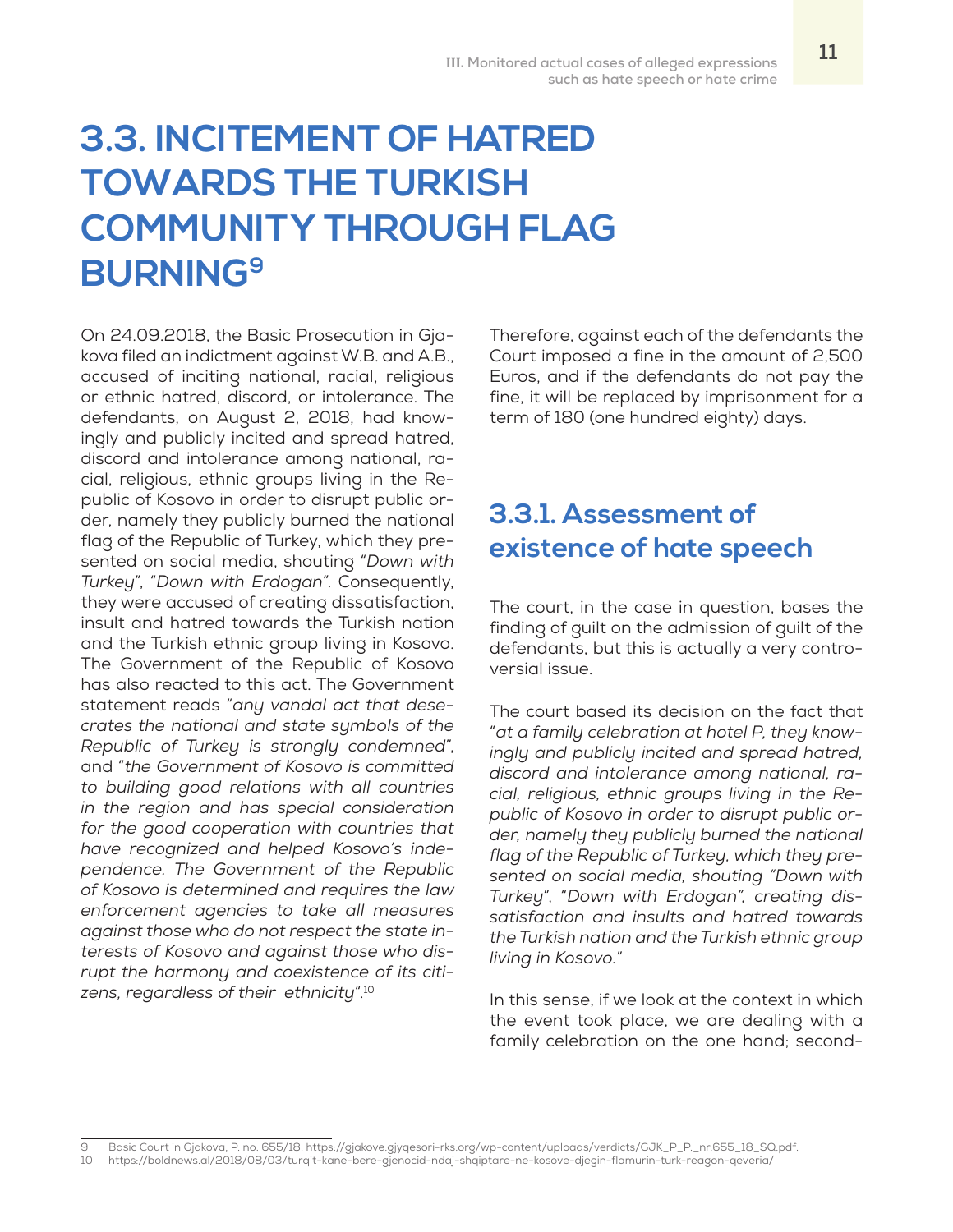ly if we look at the qualities of these people, we are dealing with ordinary people whose actions were made in private quality. Moreover, they did not specifically target the Turkish community living in Kosovo, but expressed their dissatisfaction with the state of the Republic of Turkey and its leader. On the other hand, at no point in the analysis of the content is there any intention to incite discrimination or hatred against the Turkish community. While the Turkish community felt offended by the burning of the flag, it is clear from the case that the action of the accused persons did not violate the social position of members of the Turkish community.

In this regard, if we look at the jurisprudence of the European Court of Human Rights in the case of the Christian Democratic Party v. Moldova, $11$  The ECtHR considers that burning flags can be, in certain contexts, a legitimate way of disseminating political opinions: "*In the present case, the Court finds that the plaintiff's slogans, even if accompanied by* 

*the burning of flags and photographs, were a form of expression of an opinion on an issue of great public interest, namely the presence of Russian troops on the territory of Moldova. The Court recalls in this context that freedom of expression refers not only to "information" or "ideas" which are favorably received or regarded as non-offensive or indifferent, but also to those that offend, shock or disturb.*"

Therefore, in the present case, although the action of the defendants may have offended the community of Turkish ethnicity, such action of the defendants could not be justified as inciting hatred against the Turkish community, and in essence presented a form of dissatisfaction of the defendants regarding the political situation in Turkey. In fact, it would be the duty of the court in this case to ascertain the intent of the defendants, whether the intent was to incite hatred towards the Turkish community, or because of indignation towards the policies of the Turkish state, which the court has failed to prove.

## **3.4. INCITEMENT OF HATRED (DENIAL OF THE RECAK MASSACRE) BY THE MINISTER OF ADMINISTRATION AND LOCAL GOVERNMENT12**

The Special Prosecution of the Republic of Kosovo on June 28, 2019, filed an indictment against the defendant I.T. due to the criminal offense: Incitement of national, racial, religious or ethnic hatred, discord or intolerance. The defendant, in the capacity of the Minister of Administration and Local Government in the Government of the Republic of Kosovo, by abusing his position or authorizations, intentionally committed the criminal offense under

<sup>11</sup> http://hudoc.echr.coe.int/eng?i=001-72346

<sup>12</sup> Basic Court in Prishtina, PS. no. 20/19, https://www.gjyqesori-rks.org/wp-content/uploads/verdicts/PR\_PKR\_20\_19\_SQ.pdf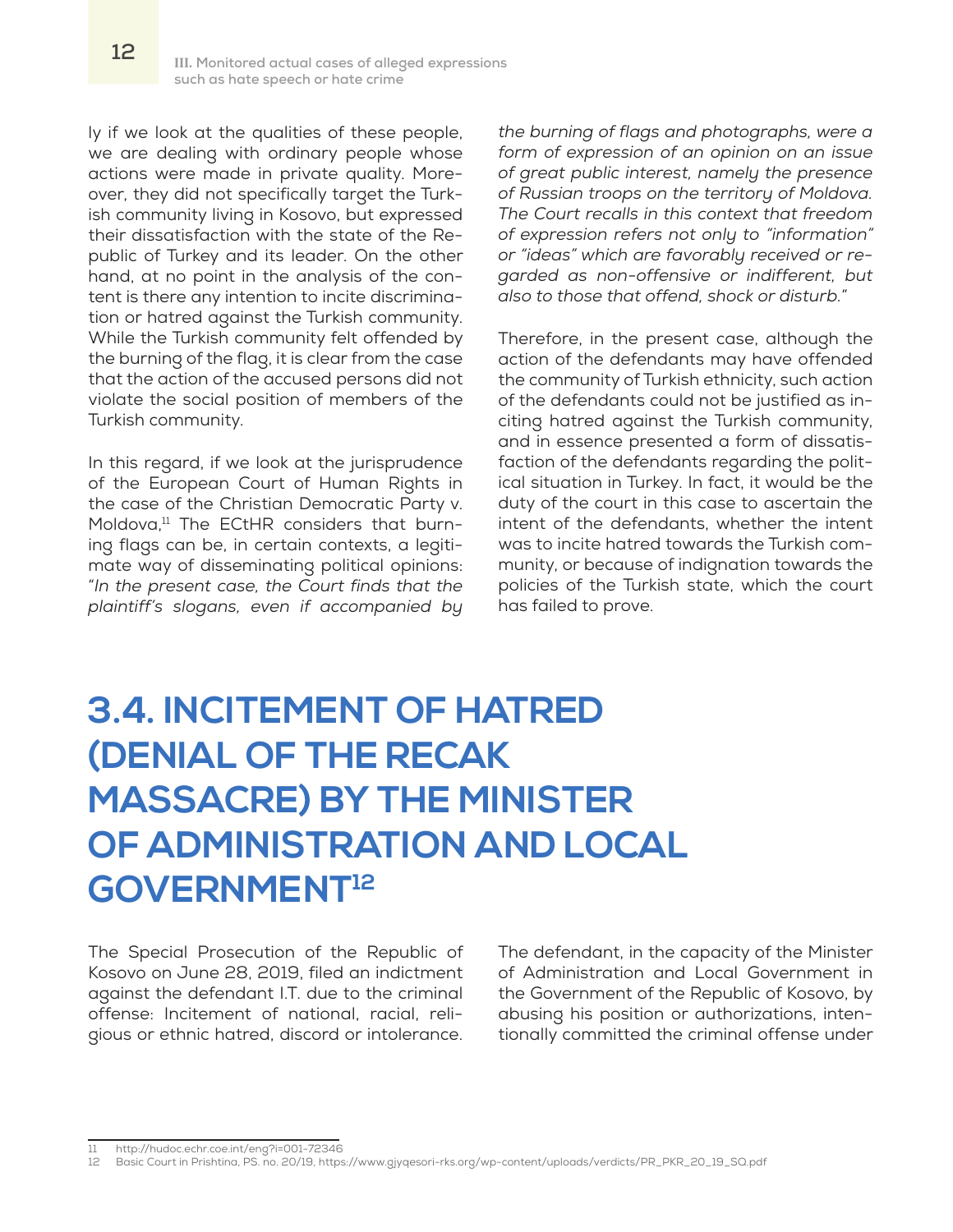Article 141 paragraph 2 of the Criminal Code of Kosovo, inciting and disseminating publicly hatred, discord and intolerance between national, racial and ethnic groups living in the Republic of Kosovo.

This is because on March 24, 2019, as a participant and speaker in the civic gathering against NATO's intervention, the defendant stated that: "*The reason for the aggression in our country was the so-called humanitarian catastrophe in Kosovo and Metohija... The Recak massacre was a fabrication… It is the Albanian terrorists who fabricated all this and committed the greatest crimes in Kosovo and Metohija… For this, today no one has claimed responsibility… They have committed crimes before NATO's aggression, they killed good Serb housewives and police officers in their workplace... they continued their bloodshed both during the aggression and after the arrival of the so-called peacekeeping mission in Kosovo and Metohija*", and with these actions could disrupt public order or cause other more serious consequences in the Republic of Kosovo.

Therefore, based on various material evidence: listening to and watching the video recording, articles published on various portals and newspapers, the Court sentenced him to imprisonment for a term of 2 years.

On the other hand, the defense claimed that in this case the 'l*egal conditions for the existence of the criminal offense were not met, because under paragraph 1 of Article 147 it is necessary for the incriminating action to endanger public order, which in this case did not happen... , there were no public rallies, street demonstrations, roadblocks or the like*.' Also, their client *did not abuse his official position, because although he was a minister at the time, he was able to address the citizens as a* 

*citizen in an individual capacity, and he could speak at any gathering as a citizen, because if he were to address a rally in the capacity of minister, surely he would have asked the Prime Minister to go there to speak, or he would have asked for an order for an official car and would have asked for a per diem for work performed on Sunday, none of which happened*.'

In view of these allegations, the defendant's attorney appealed the first instance judgment, requesting the Court of Appeals to acquit his client as the act for which the defendant is charged is freedom of expression, which is protected by Article 10 of the European Convention on Human Rights (ECHR).<sup>13</sup>

The defense also considers that the case cannot proceed further due to procedural obstacles, because I.T. is an MP, and as such has immunity from prosecution. The main trial is ongoing.14

#### **3.4.1. Analysis of existence of hate speech**

This case aligns with the jurisprudence of the European Court of Human Rights, directed between the contrast of the criminalization of genocide denial on the one hand, and the protection of freedom of expression on the other.

As is well known, Article 10 of the ECHR states that everyone has the right to have opinions and to receive information '*without interference by public authorities and regardless of frontiers*'. The second paragraph of the provision imposes certain restrictions on the exercise of this freedom that may be subject to "f*ormalities, conditions, restrictions or sanc-*

<sup>13</sup> https://betimiperdrejtesi.com/deputeti-qe-u-denua-per-deklaratat-e-tij-fyese-per-masakren-e-recakut-kerkon-pafajesine-ne-apelprokuroria-kerkon-te-refuzohet-ankesa-e-tij/

<sup>14</sup> https://betimiperdrejtesi.com/avokati-thote-se-ceshtja-penale-ndaj-deputetit-ivan-todosijeviq-nuk-mund-te-vazhdoje-tutje-pasi-i-njejti-kaimunitet-ndaj-ndjekjes-penale/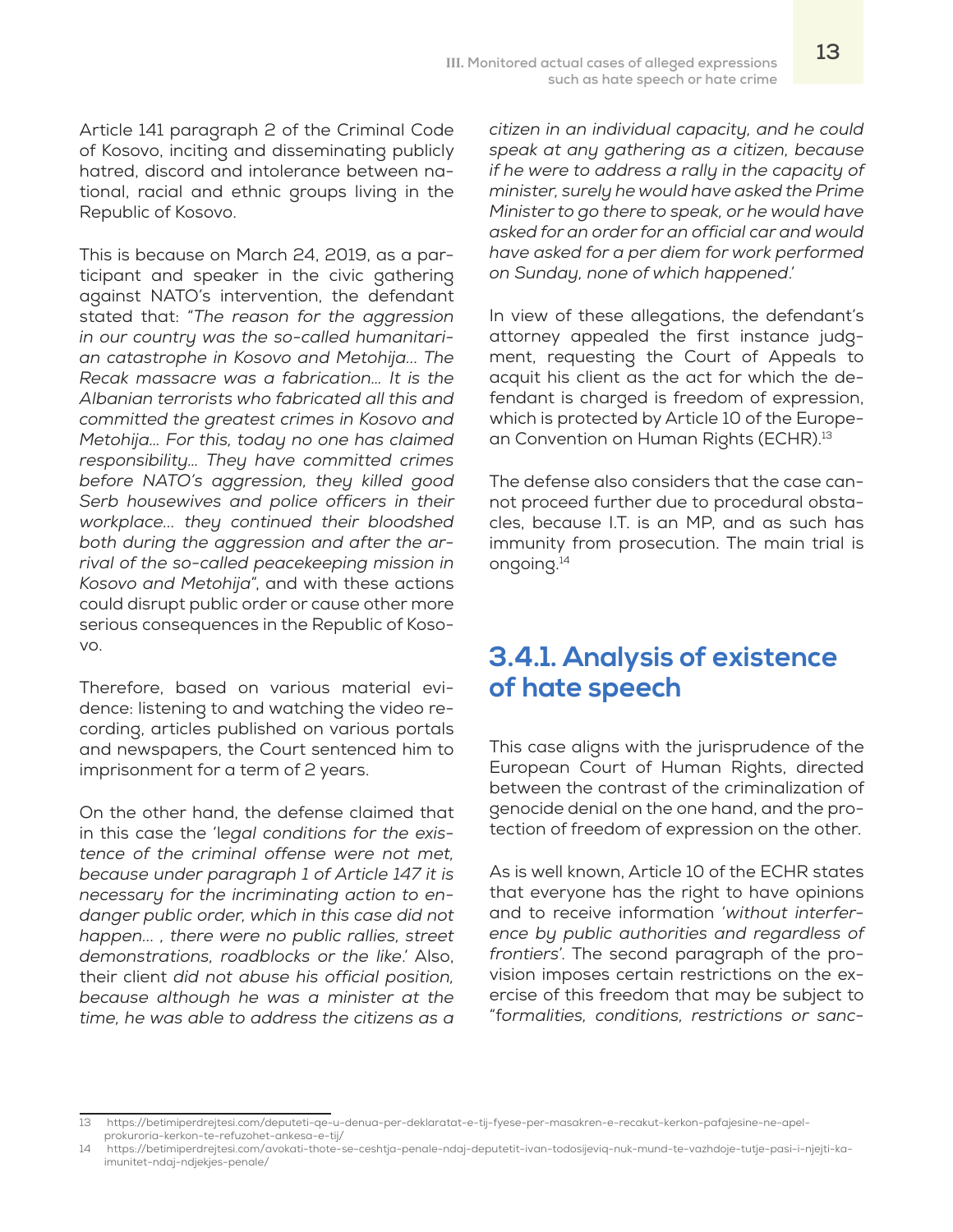*tions as prescribed by law and necessary in a democratic society, in the interests of national security, territorial integrity or public safety, for the prevention of disorder or crime, for the protection of health or morals, for the protection of the reputation or rights of others, for preventing the disclosure of information received in confidence, or for maintaining the authority and impartiality of the judiciary.*"

The traditional interpretation of Article 10, given by the European Court, was quite rigid in relation to the definition and application of the restrictions mentioned, given the fundamental role of freedom of expression in a democratic society and the extraordinary character that the restrictions must take.<sup>15</sup>

Despite this general trend - for the protection of freedom of speech - the Court has shown a different approach to decisions on Holocaust denial, in which restrictions on the right protected by Article 10 were justified through the need to protect the values of other fundamental values, such as justice and peace,<sup>16</sup> honor and reputation.17 In fact, the Court found that the criminal convictions handed down by national courts against genocide deniers were in conformity with the Convention, on the ground that a person could not call upon a fundamental right to commit an act intended to destroy the rights and freedoms protected by the Convention.

Holocaust denial has been considered by the Court as a very destructive phenomenon of social structure, dangerous to public order and cohesion between groups. The court considers it to be in contrast to justice and peace both values protected by the convention - and therefore does not deserve any protection.<sup>18</sup>

In particular, in the *Marais v. France* case, the denial of the existence of crimes against humanity was judged as an attempt to erase the memory of the victims of Nazism and damage the reputation of others. These statements took on a full definition in the Garaudy v. France case, in which the Court went on to say that "*denial of crimes against humanity is one of the most serious forms of racial slander against Jews and incitement to hatred against them*." Freedom of expression cannot be exercised in connection with historical confirmed and defined events, such as the Holocaust. Therefore 'Holocaust denial cannot be conside*red a product of scientific research because it aims to restore the Nazi regime, accusing Holocaust victims of misrepresentation.' 'It violates democracy, human rights and fundamental freedoms protected by the Convention*.'

However in the Perincek case,<sup>19</sup> the court considered that the prison sentence against a Turkish politician who in his speeches in Switzerland constantly proclaimed that the Armenian genocide had not taken place, had violated his freedom of expression, saying that there was no indication that the statement of Mr. Perincek was likely to incite hatred or violence, pointing out that there is a big difference between inciting violence and statements that simply deny genocide, because they do not have the same implications and the same consequences. For this reason, the Court stated that criminal punishment did not seem 'necessary in a democratic society'.

Consequently, comparing this analogy of the European Court of Human Rights, we see that the case in question has been handled by the European Court in such a way that the differ-

<sup>15</sup> Sunday Times v United Kingdom App no 6538/74 (ECtHR, 26 April 1979); Vogt v Germany App no 1785/91 (ECtHR, 2 September 1976).

T v Belgium App no 9777/82 (Commission Decision, 14 July 1983):

<sup>17</sup> X v Federal Republic of Germany App no 9235/81 (Commission Decision, 16 July 1982).

<sup>18</sup> H, W, P and K v Austria, App no 12774/87 (Commission Decision, 12 October 1989); Walendy v Germany App no 21128/92 (Commission Decision, 7 January 1992); P v Germany App no 19459/92 (Commission Decision, 20 March 1993); Otto EFA Remer v Germany App no 25096/94 (Commission Decision, 6 September 1995); Gert Honsik v Austria App no 25062/94 (Commission Decision, 18 October 1995); DI v Germany App no 26551/95 (Commission Decision, 26 June 1996).

<sup>19</sup> Perinçek v Switzerland App no 27510/08 (ECtHR, 17 December 2013).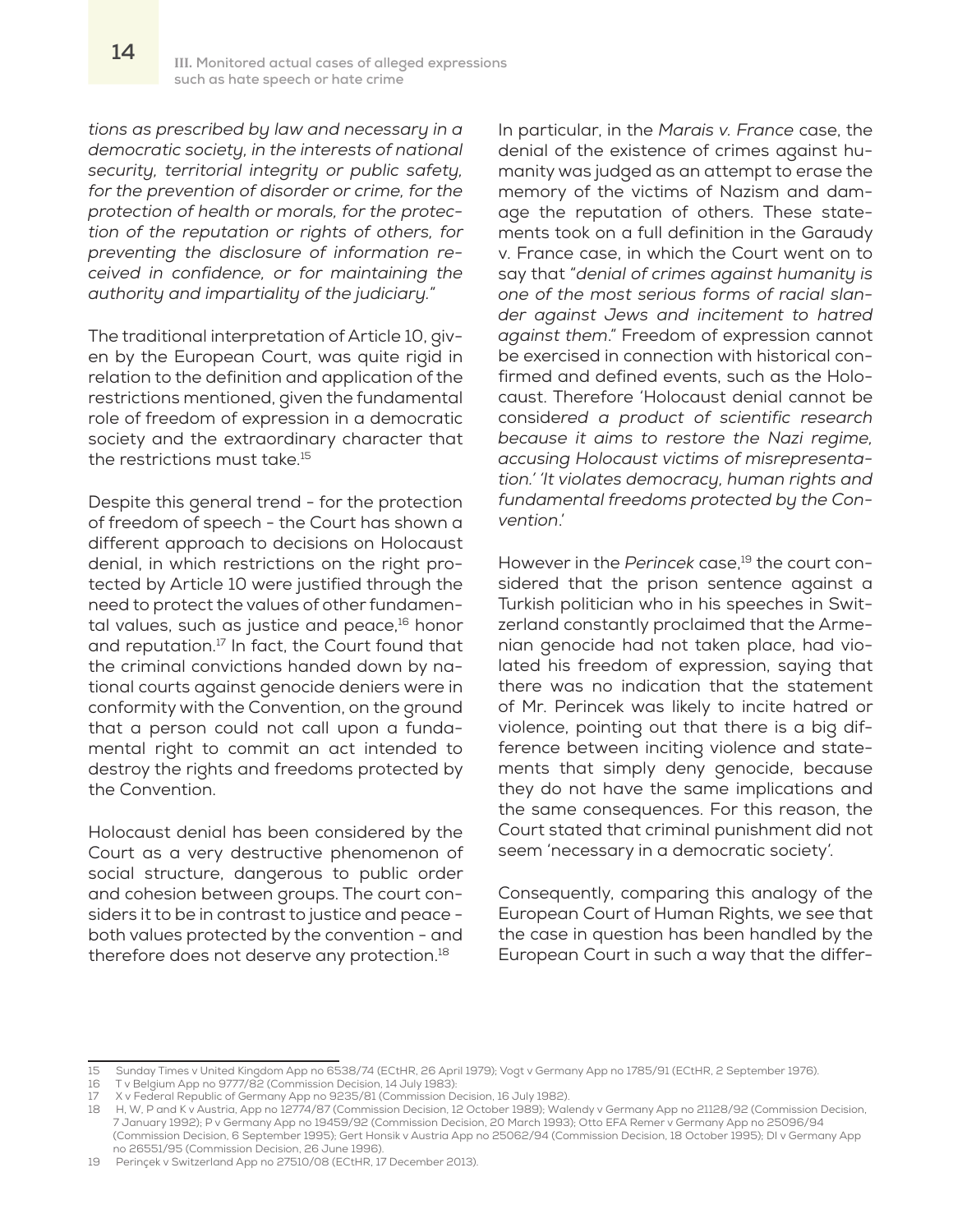ence is a thin thread of interpretation whether the sentence was in accordance with guarantees for the protection of freedom of expression.

In this sense, we will assess whether the statements of the defendant, Mr. Teodosijevic, can be characterized as the type of expressions entitled to increased or diminished protection under Article 10 of the European Convention on Human Rights. First of all, it must be clarified whether these statements were of a historical, legal and political nature: did he speak as a politician, or as a historical or legal scholar.

In this sense, Mr. Teodosijevic spoke at a rally in the capacity of the Minister of the Republic of Kosovo, despite the fact that he considers that he spoke as a natural person, at the moment addressing a large mass of people, a person who carries high authority, such as the Minister, should have known that the public perception is that he is speaking in an official capacity.

Secondly, in terms of geographical and temporal context, only 20 years have passed between the defendant's statement and the events to which he refers, and especially when these memories are still fresh, and the horrors of the war are directly related to the place where the statements were made, Mr. Teodosijevic should have distanced himself from the atrocities that were committed. While on the other hand, the case of Mr. *Perincek* had

no direct connection between Switzerland and the events that took place in the Ottoman Empire. Moreover, there was a significant passage of time between the criminalized statements and the Armenian genocide.

If we analyze the statement of the defendant, he states that the reason for the bombing of the state of Serbia is the fabrication of the Recak Massacre, adding that no one has claimed responsibility for this. This part is an incitement to take action against "*Albanian terrorists who invented all this and committed the greatest crimes in Kosovo and Metohija"*, in this sense he defines the Albanian people as terrorists and bloodthirsty. By stating that the Albanians fabricated the Recak massacre, and that the damage to the Serb people was caused by this fabrication, this represents one of the most serious forms of defamation, which basically incites hatred based on ethnicity. Moreover, these statements were made by a minister, whose authority makes the impact of his statements great to the point that it creates a climate of discord between ethnicities in Kosovo. Therefore, it can be said that the case in question represents a typical case of the use of hate speech, because the context was not merely a statement based on any fact whether the Recak massacre took place or not; but the statement was such as to incite hatred, because it stressed that due to the alleged fabrication of the Recak massacre, which was committed by the entire Albanian people, the Serbian people were bombed.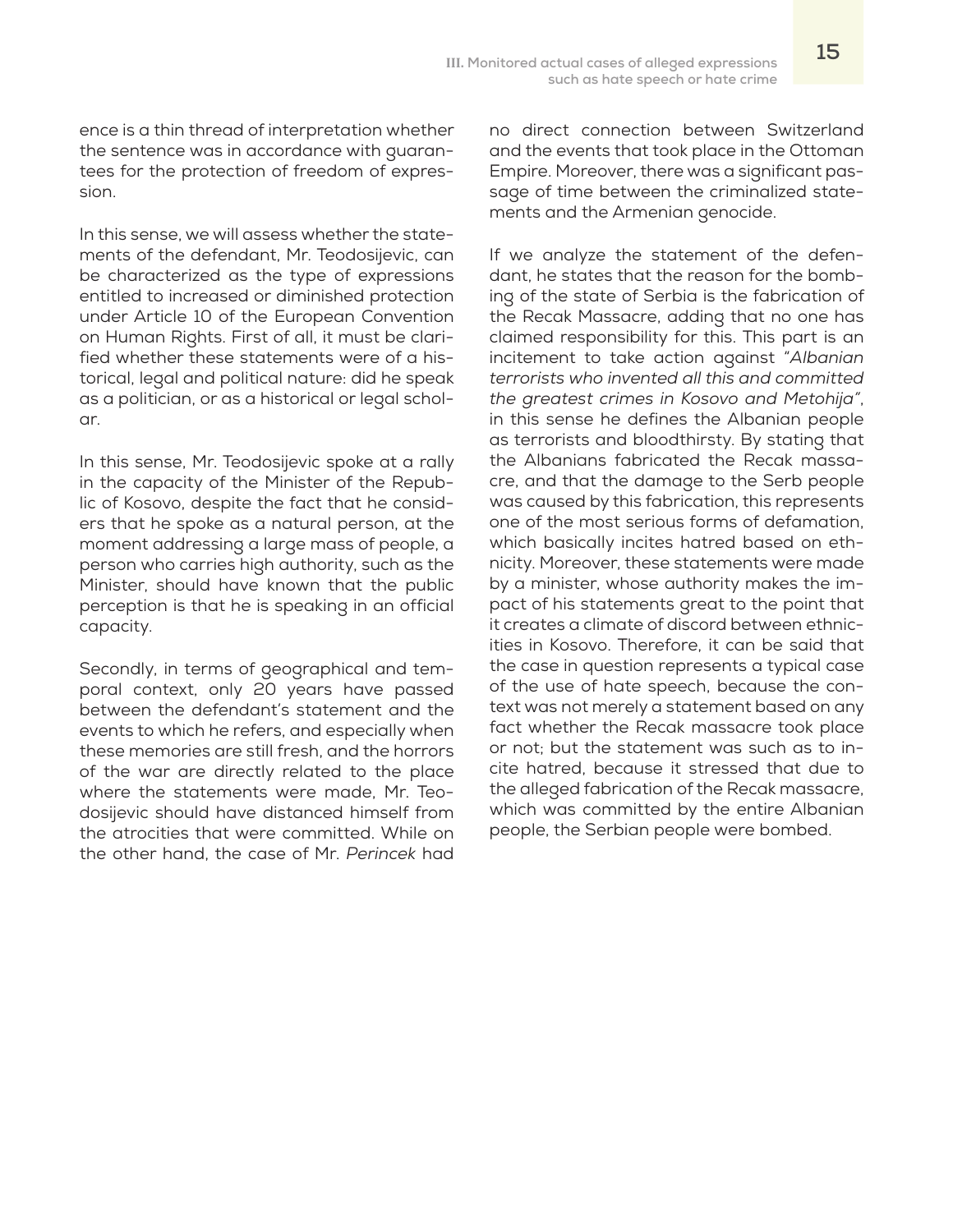**16**

## **3.5. INCITEMENT OF HATRED ON SOCIAL MEDIA IN PEJA20**

On 11.06.2020, the Basic Prosecution in Peja filed an indictment against the defendant V.M. for to the criminal offense of inciting discord and intolerance, under Article 141 para. 1 of the CCRK. The defendant, on 08.10.2019, around 20:00, through social media publicly incited and spread hatred, discord and intolerance between ethnic groups, since the defendant, at the time mentioned above, commented on a photo of the police officer S.K., with the words: "*Why the hell don't you post a photo of an Albanian, rather than that of a Bosniak. Why the hell don't you take of photo of A., rather than of this hound raised in the litter of Shkije... insult a Shka and see what happens, you will side with that piece of shit*".

During the main hearing, the defendant pleaded guilty to the criminal offense which he is charged with, adding that he feels remorse, promised that in the future he will not repeat the criminal offense, he no longer has any dispute with the injured party, and has apologized to the injured party.

With the evidence provided, as well as the admission of guilt by the defendant, it undoubtedly follows that in the actions of the defendant V.M. all elements of the criminal offense of incitement to discord and intolerance, are present. The court did not find circumstances that preclude prosecution or criminal liability of the defendant, and he is criminally liable. With regard to guilt, the defendant committed the crime intentionally.

**Ambasada Holandeze në Kosovë jo domosdoshmërisht i ndanë pikëpamjet**  imprisonment for a period of 6 (six) months,<br>. Therefore, the defendant was sentenced to but this sentence will not be executed if the

defendant does not commit a new criminal offense within a period of  $1$  (one) year.<sup>21</sup>

## **3.5.1. Analysis of existence of hate speech**

In the case in question, the court, despite not analyzing the context, purpose or content of the statement, decides correctly in the enacting clause regarding the finding of hate speech and the sentence.

This is because although the defendant comments on a personal photo, he complains why should a photo of a Bosniak police officer be published, since he is hound raised in the litter of Shkije. He also invites to offending a 'shka', and then see what happens. According to this, the defendant incites others to offend 'shkije [derogative for persons of Serb ethnicity]', therefore this in itself constitutes hate speech directed at persons of Serb ethnicity, and incitement to hatred against them, in such a way that a call is made to offend them.

<sup>20</sup> Basic Court in Peja, P.no. 377/20, https://www.gjyqesori-rks.org/wp-content/uploads/verdicts/PE\_P\_377\_20\_SQ.pdf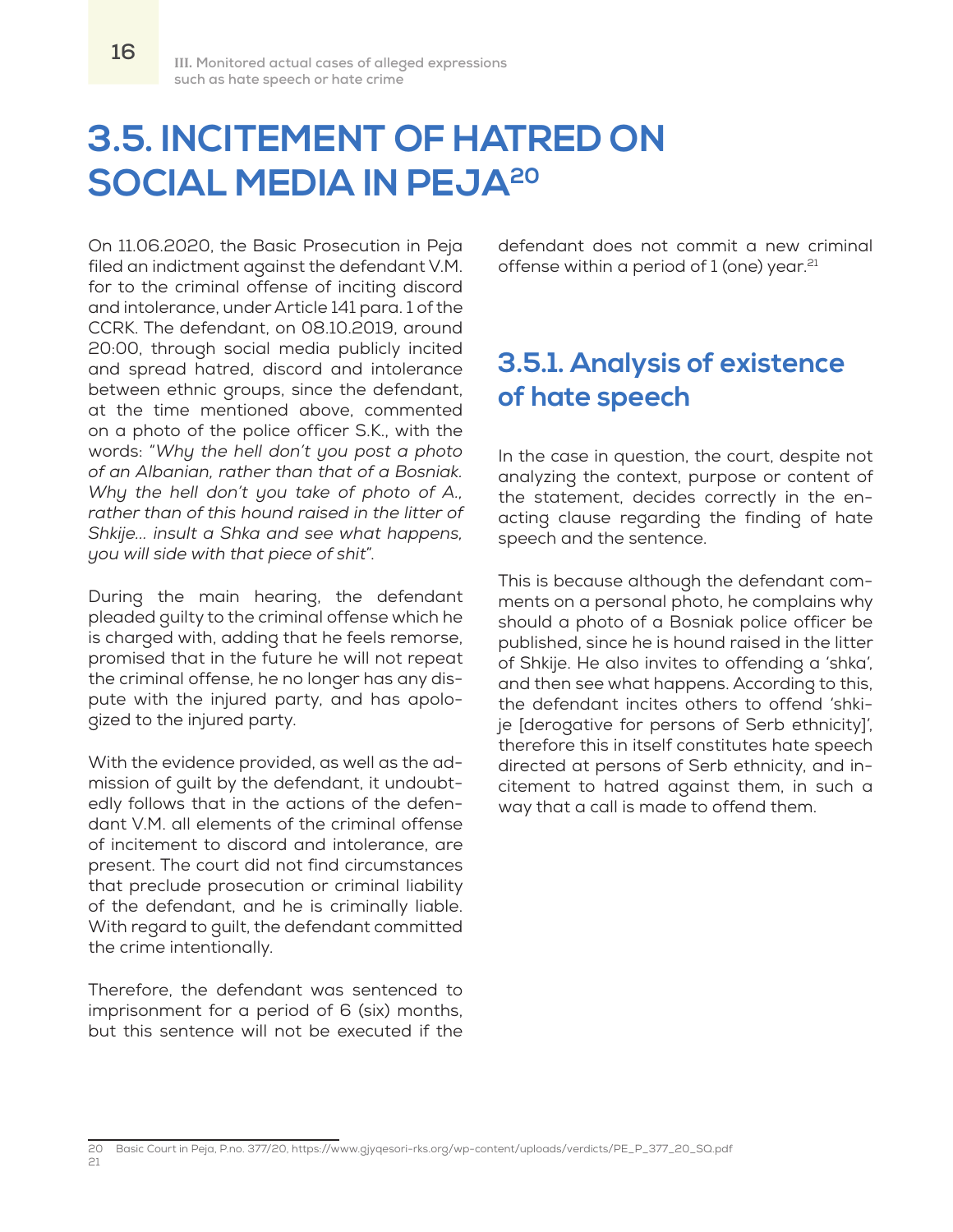# **3.6. INCITEMENT OF HATRED DURING THE VIDOVADAN HOLIDAY IN GAZIMESTAN**

This section deals with the case of the defendant Risto Jovanovic, citizen of Montenegro, who was found guilty by the Court in Prishtina for the criminal act of 'inciting discord and intolerance'. Jovanovic is accused that on June 28, 2021, around 14:00 in the village of Mazgit, Municipality of Obiliq, respectively at the monument of "Gazimestan", he intentionally incited and spread public hatred, discord and intolerance between ethnic and religious groups living in the territory of the Republic of Kosovo, in such a way that during the manifestation of the anniversary known as "Vidovdan", publicly and in the presence of a considerable number of citizens, he shouted the words "*kill Albanians", "We will wash Kosovo in blood", "Kosovo is Serbia*". While in front of the journalists and media present he stated "... *when I turn right, where I see Albanians, they will feel the pressure, for us it will be better...* by which he publicly spread hatred endangering public order, and with these actions the defendant committed the criminal offense under Article 141 of the Criminal Code of Kosovo, "Incitement to hatred, discord and intolerance".

## **3.6.1. Analysis of existence of hate speech**

In this case, the Court correctly assessed that the defendant used hate speech. This is because the defendant R.J. publicly chanted the words "*kill Albanians", "Kosovo will be washed in blood", "Kosovo is Serbia"*, and stated in front of journalists and present media: " ... *when I turn to the right, where I see Albanians, they'll feel the pressure, for us it will be better*"; referring to them as *Šiptari*, aware that the use of the term *Šiptari* is offensive and discriminatory and aware of the historical context of the country, thus he has publicly spread hatred risking the disruption of public order, because in such a situation there is a real possibility to trigger measures and escalate situations with unforeseen consequences.

He attempted to evade criminal responsibility by arguing in the main trial that: by "t*hey - meaning Serbs, will feel the pressure from Albanians*" he referred to the difficult position of Serbs in Kosovo, but the court determined that even in this way he shows hatred towards the ethnic Albanian group and presents them as dangerous and threatening to the Serb ethnic group in the Republic of Kosovo. Therefore, according to the Court, the defendant is considered criminally responsible for his conduct and actions for which the court found him guilty and sentenced him according to the law.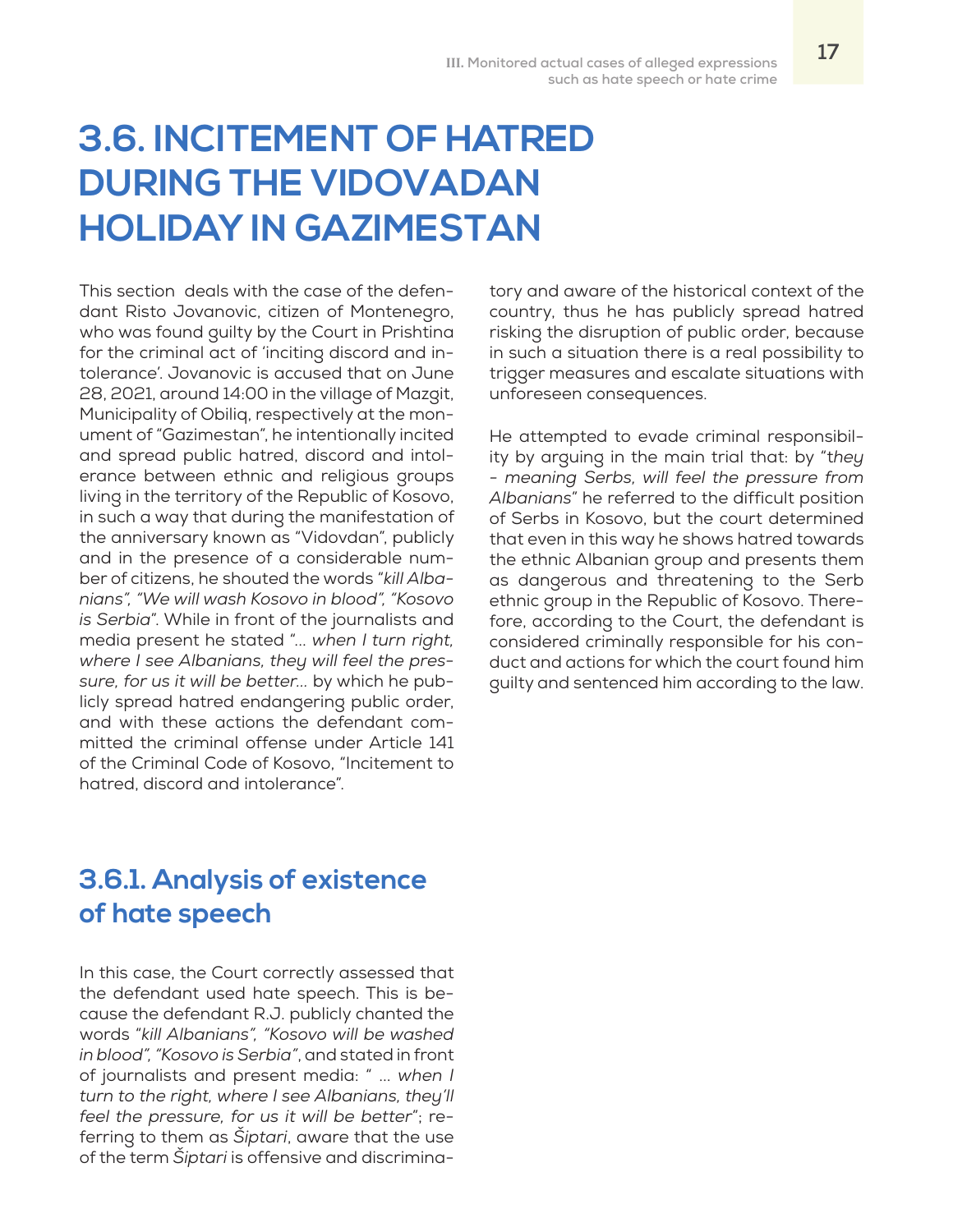# **3.7. NOVO BRDO MUNICIPALITY HATE SPEECH CASE**

In the Basic Court in Gjilan was filed the indictment against the defendant Srdjan Ivkovic from the village of Izvor. He was found guilty by the Court on the grounds that on 29.03.2010, around 10:15, in the village Boston, Municipality of Novo Brdo, in the building of the municipality of Novo Brdo, in order to incite and publicly spread hatred and ethnic division of other ethnic-national groups living in Kosovo, he entered the building of the municipality in question and addressed the security officer Rr.M. with divisive and hateful words: "*it would have been better for Serbia to be here, we'd have had more freedom, and you'll see Serbia return with tanks in Kosovo like in 1988/99, and we'll make it much worse for you*" and continued by insulting the Kosovo police and institutions of Kosovo, thus disrupting public order and public security in the state of Kosovo, therefore he has committed the criminal offense of "inciting national, racial, religious, ethnic hatred, discord or intolerance under Article 115 paragraph 1 of the CCK', therefore, the court imposed a sentence of imprisonment for a period of 6 (six) months, provided that the defendant, within the term of 2 (two) years, from the day the judgment enters into force, does not commit another criminal offense, otherwise the sentence will be revoked.<sup>22</sup>

## **Analysis of existence of hate speech**

The case in question presents a complex legal situation as to whether the offense in question constitutes merely a misdemeanor, meaning that by using offensive words, it was intended to provoke a disturbance of public order and peace, or it could also be considered a criminal offense in the sense of inciting hatred and division on ethnic grounds.

Thus, undoubtedly the case in question constitutes a misdemeanor sanctioned by Article 5 paragraph 3 of Law No. 03/L-142 on Public Order and Peace, because in the way the person in question expressed himself - given the historical context of the Serbian regime - he was able to provoke the reaction of the persons to whom he was addressed, so as to provoke the disturbance of public order and peace.

If we look at the context, the person is of Serb ethnicity and he uses these words in the municipal building in a public place, and the fact that he uses the expression "we'll make it much worse for you", it is considered that he connects his Serb ethnicity with the words he says. In this sense, he does not give an opinion on whether or not there was more freedom during the Serbian occupation. But by linking his ethnicity through the words "we'll make it much worse for you", he thinks that Serbs will make it much worse for others. Such an expression incites hatred and discord, so that the possible consequences could have been extremely dangerous. This is because addressing the official with such words tended to provoke his reaction, so that his reaction could be perceived as committed on ethnic grounds. Consequently, the risk of inciting hatred within a small multi-ethnic community, such as the municipality of Novo Brdo, has been quite high. Therefore, given that the expression is made in a public place in the municipality and

<sup>22</sup> https://www.gjyqesori-rks.org/wp-content/uploads/verdicts/GJ\_P\_1133\_15\_SQ.pdf - pp. 43,43.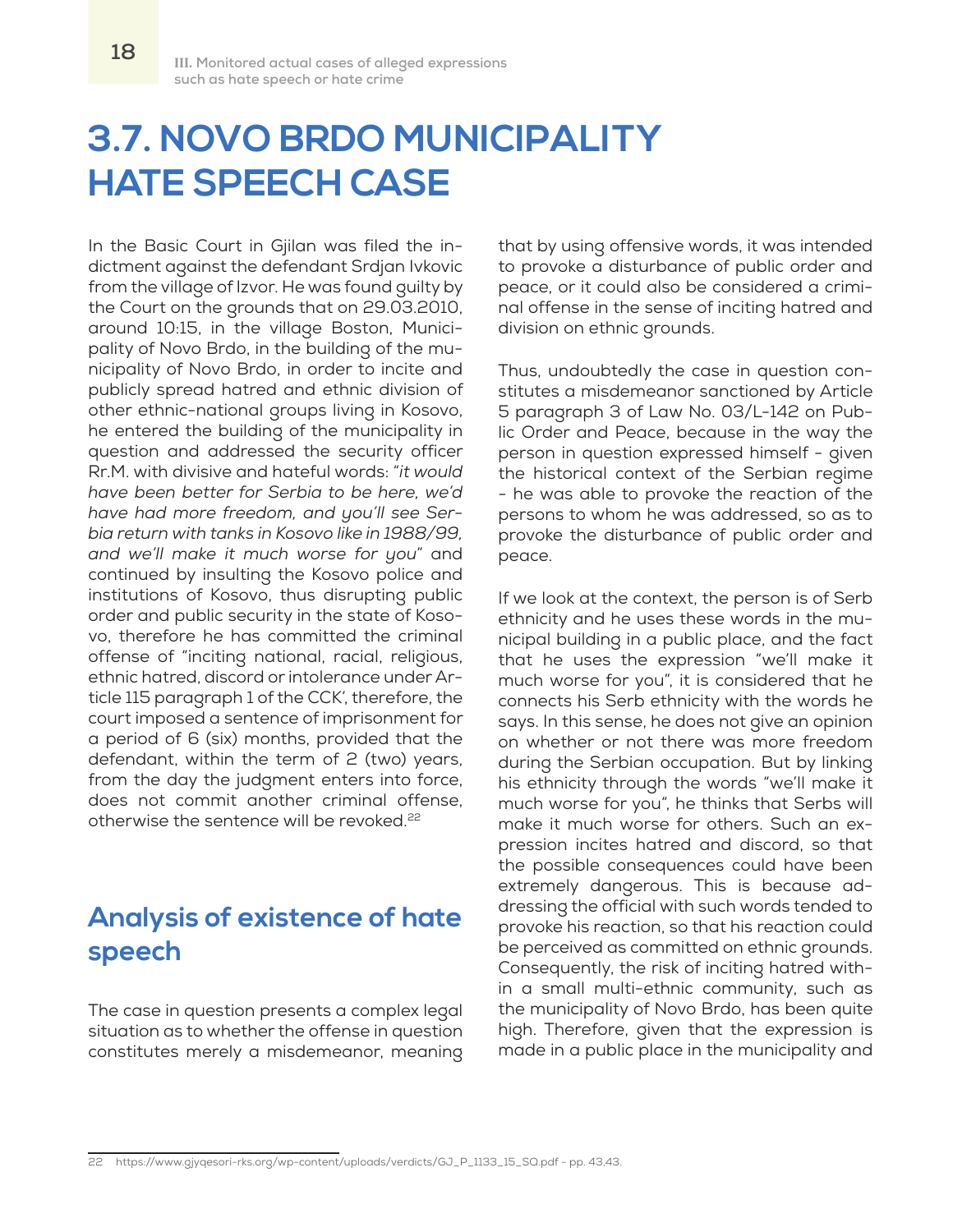on purpose, in such a sense that persons of Serb ethnicity will make it much worse for

persons of Albanian ethnicity, this constitutes hate speech.<sup>23</sup>

## **3.8. Hate speech through literary works case**

H.M. is accused that on August 12, 2021, in Gjakova, during the promotion of his book, he incited and publicly spread hatred and discord. The defendant was sentenced by the Basic Court in Gjakova to imprisonment for a period of 150 days, but he was replaced by a fine of 2 thousand Euros. This is because according to the judgment, the defendant H.M. from Gjakova, residing in Austria, is guilty because on 12.08.2021, in Gjakova, he incited and publicly spread hatred, discord and intolerance between Turkish and Albanian national groups, as well as among the Muslim and Christian religious communities, in a way that may disturb public order, in such a way that the defendant, after publishing the book entitled "Thunder of the Soul", promotes it at an event held at a Hotel, and on this book, in pp.114-115, 181- 182, 195-196, are published the poems entitled "*Rise Enver", "Get lost once and for all" and "Msitnia", which among others have content of religious and national hatred, as follows: "Rise Enver from your grave, because we have no face or honor left, get up and destroy these mosques that have been built by every house, rise and tie their hands and fingers, and turn the mosques into churches, because they are full of the Taliban, they know no father or mother", "Get lost you Turkish shit once and for all from my lands, get lost for good and leave no wife and child behind", "please return earthquake, bring everything to the ground, many they have here no home, and no more mosques"," Baba Sheh curse on you,* 

*may you never rest in peace, you took care of your daughters, may they never live through spring, may the hyenas drag your bones out*", and with these actions the defendant could disrupt public order in the Republic of Kosovo.

### **Analysis of existence of hate speech**

In this situation we are dealing with a typical case of hate speech. This is because the defendant uses a public forum and also through his publications incites hatred against the Muslim community, where he not only offends them, but calls for the use of violence against them. This call is not limited to violence, but also to the use of denigrating and humiliating vocabulary, to the extent that there is a call for the extermination of this community in general.

<sup>23</sup> https://www.gjyqesori-rks.org/wp-content/uploads/verdicts/GJ\_P\_1133\_15\_SQ.pdf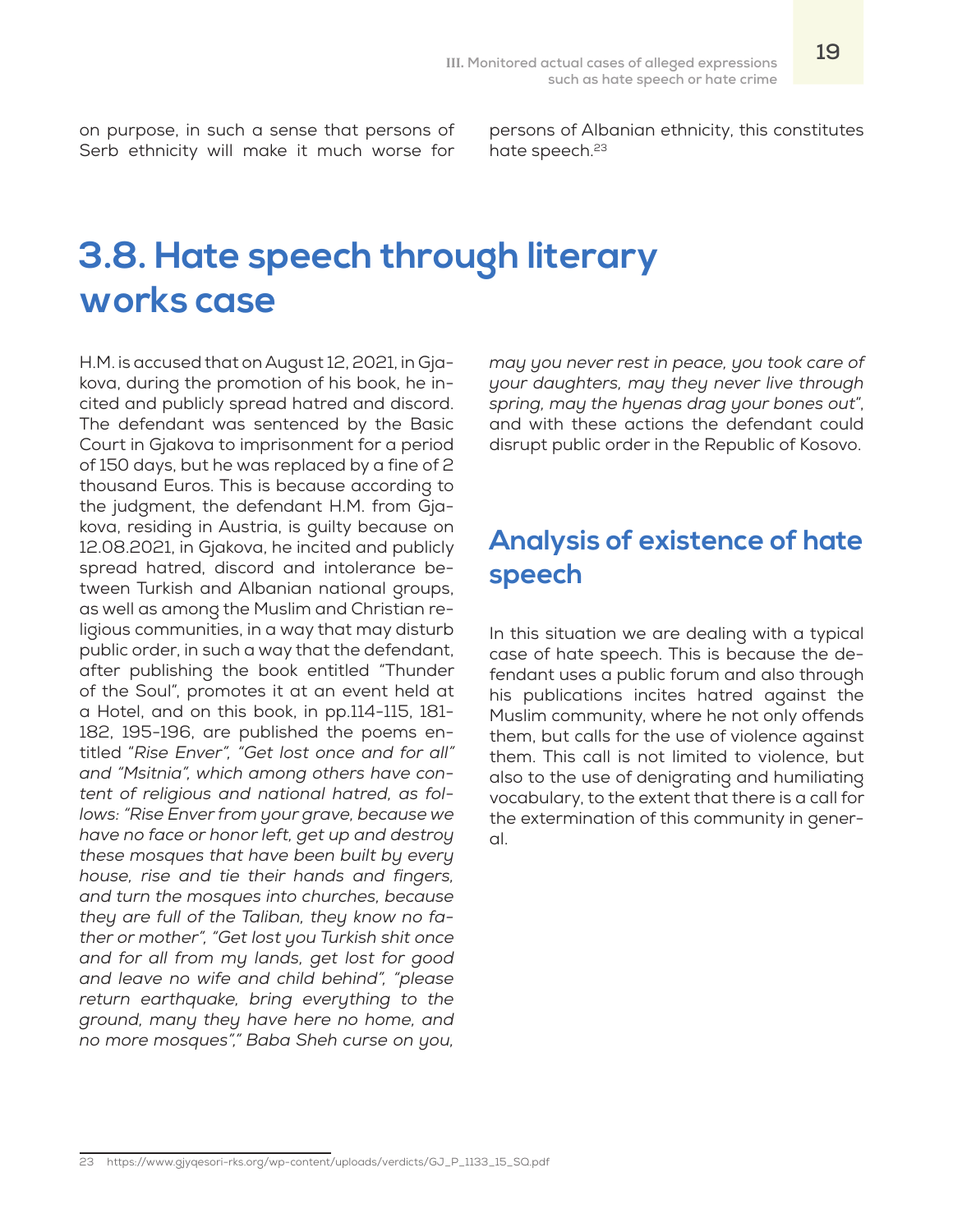# 4. INTIMIDATION AS A HATE CRIME AND MONITORING OF THE WORK OF THE POLICE AND PROSECUTOR'S OFFICE RELATED TO THIS OFFENSE

The following cases represent a fairly common form of hate crime. As we said earlier, for an offense to be considered a hate crime, the act committed must constitute a criminal offense under positive criminal law and be motivated by a prejudice. In this sense, all monitored cases listed below constitute hate crimes and meet the elements of the criminal offense of 'intimidation' sanctioned by Article 181 of the Criminal Code of Kosovo. As we will see, these threats have occurred because of the perpetrator's prejudice against victims because of their real or perceived connection or belonging to or support for a protected group based on their sexual orientation. In this respect, in the case of intimidation, the commission of the criminal offense of hatred is not a legal element of this criminal offense, but a required aggravating circumstance as expressly defined by the criminal code in Article 70. In other words, when calculating the punishment for the perpetrator, in the case of proving that the offense was committed out of prejudice, the

court must take this into account as an aggravating circumstance, so that the punishment is harsher.

From the monitored cases we can see, also that the police during the investigation on whether the criminal offense has been consumed, have not taken all reasonable steps to unmask any motive which may be prejudiced against sexual orientation. The police should conduct investigative activities, in addition to finding the perpetrator and evidence of what the crime was committed, also to find evidence of a *biased motivation on a discriminatory basis* that is presented as a reason for committing the crime, which in the following proceedings may serve as the basis for qualification as an aggravating circumstance for the sentence. The police should take such action regardless of the injured party's report and its assessment of whether or not such a basis exists.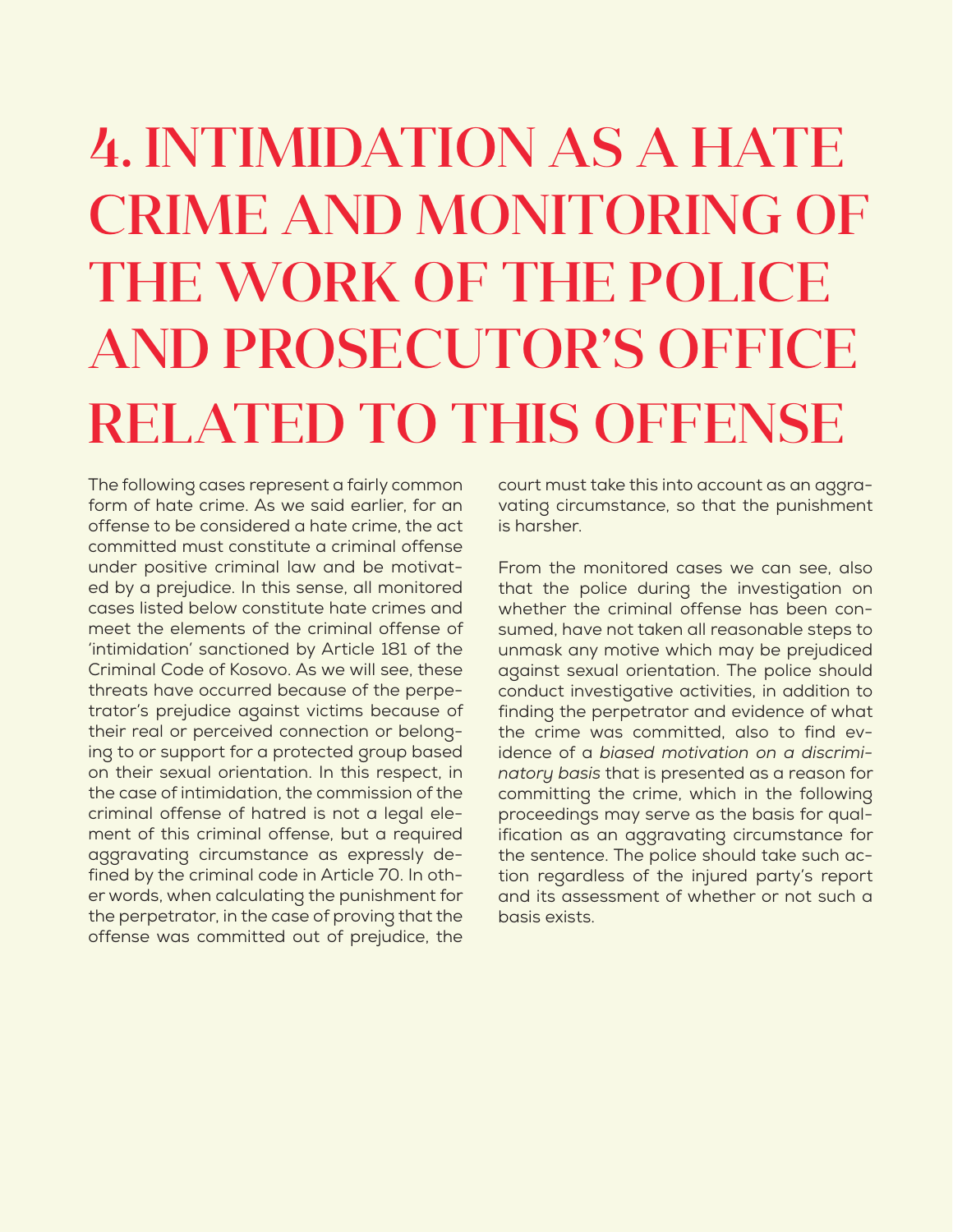## **4.1. Kosovo Police Monitoring - Center Station**

On 2 May 2021, a case was reported by L.M. against a group of persons, one of whom had spat in the face of the plaintiff, and had threatened to kill him subsequently. Immediately after the incident, the victim was taken to the police station in charge of the area, which was surrounded by various public and private business cameras.

Further, the Kosovo Police - Center Station has continued with the investigations into the case, and they contacted the victim informing him that the person cannot be identified through cameras.

In a meeting with the chief investigator on the monitoring of hate crime cases, the victim was informed that the case has been under investigation since May and that the person has not yet been identified.

Questions posed to the Chief Investigator in this case:

- Have all security cameras been monitored?
- Since the victim was informed that the person could not be identified, why was the victim not invited for cooperation, although the victim had requested this option?
- The victim was spat in the face during the pandemic. Have you also qualified it as a violation of the rules and laws for the prevention of COVID-19?
- What are the follow-up steps?

The chief investigator at the meeting announced that all the cameras were monitored, noting that some of them were probably not paid by businesses and were not actually in operation. This case has not been confirmed by the Kosovo Police. The reason why the victim was not contacted to cooperate in identifying the persons who were caught on some of the cameras, was that the investigator was on leave due to her pregnancy.

The chief investigator also stressed that the victim's saliva would not be considered an added risk without being tested and proving that the assailant tested positive for COVID-19.

In the end it was said that the case will continue to be investigated further and they will try to identify the person. Kosovo Police added that we will be informed about further steps that will be taken against the persons after the investigation, and the case will be sent to the Basic Prosecution.

## **4.2. Kosovo Police Monitoring - Center Station**

On July 1, 2021, L.M. reported to the Police Center Station that he had been threatened by an individual through social media. The reason for the threat was the reaction of L.M. after the invitation to debate in the show Debat+, in which also participated an Imam.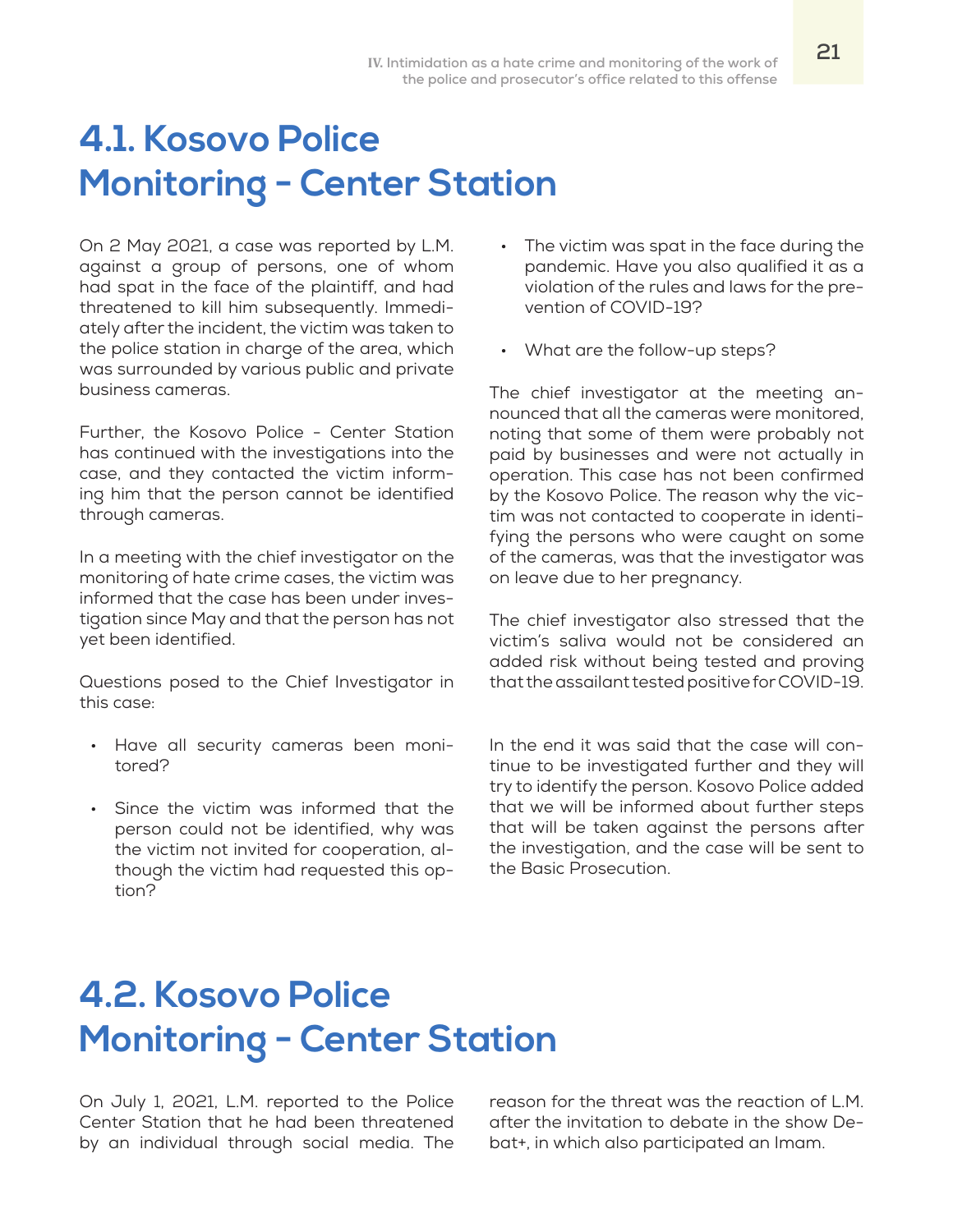The victim refused to be part of this show, calling the invitation to such a debate an incitement to hatred, easily anticipating the following situation. After the rejection, L.M. had reacted publicly on social media Facebook, emphasizing that "… *an imam cannot question human rights in a democratic state.*" This post on Facebook has raised numerous reactions of religious individuals, one of whom started threatening the victim on social media.

Questions posed to the Chief Investigator:

- Has the person been identified, since social media have had a real profile?
- How was the case qualified and did you

## **4.3. Basic Prosecution Monitoring - Prishtina**

Emira Murati, during the Pride Week's launched the project funded by the organization CEL Kosovo, in which a gay couple in national clothes was presented, symbolizing that LGBTI people have always existed in all countries, including traditional people.

This picture provoked numerous reactions from a wide mass, directly attacking even the creator of the picture. Some of these cases have been reported to the Kosovo Police - South Station, and according to the information of the Basic Prosecution in Prishtina the case has been qualified as Intimidation.

Ermira Murati's experience of reporting the case has been uncomfortable and she has said that: "*There were two different approaches from the police; at the Center Station the approach was neutral and for the sole purpose of obtaining information. After the transfer to South Station, the approach of some of the officials was judgmental, during the contact there were expressions such as: "You shouldn't have done it", "You have humiliated the national dress*".

consider it a hate crime based on sexual orientation?

Has the person been questioned?

Kosovo Police has not provided much information regarding this case. The person in question has been identified by the Kosovo Police and is currently abroad. He has informed the Kosovo Police that he will go to the station voluntarily as soon as he returns to Kosovo as it is currently impossible for him to return. The case is classified as Intimidation and no further details have been provided regarding this case. The person is expected to give a statement after returning to Kosovo.

And:

"*The behavior of the interviewing police officer, Liridon, was generally good. He listened to the case and offered advice. It is worth mentioning that he said: "there is a law on inciting hatred, you have to be careful because the offense can be turned against you*."

*The lower-ranking police officers I had quick and little contact with, mostly had non-positive views on the case.*

*Liridon, a high-ranking official, has had more positive behavior except when making the above-mentioned remark.*"

The Basic Prosecution of Kosovo was contacted regarding the above case, and it indicated that on 24.08.2021 an indictment was filed against one (1) person for the criminal offense "intimidation" under to the CCRK.

The Basic Prosecution in Prishtina has not added any other information and currently additional questions have been sent to them regarding this case.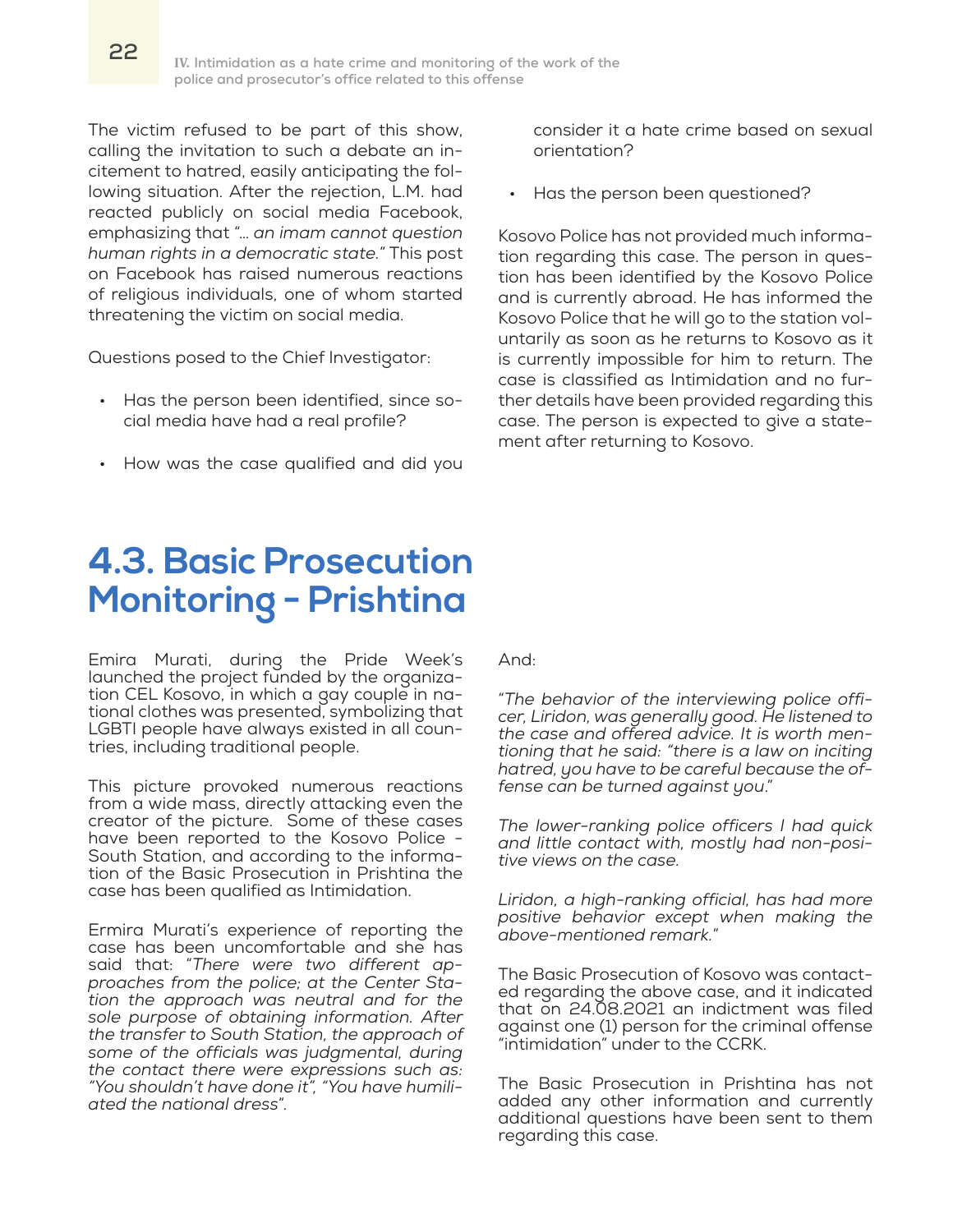## **4.4. Basic Prosecution Monitoring - Prishtina**

In December 2019, the organization CEL Kosovo received calls on the official phone from an unknown individual trying to get information about the organization and the location of the organization. The organization CEL Kosovo further learned that the individual who called was the parent of a person from the LGBTI community. The person's parent had threatened to harm the organization and members of the CEL organization, threatening physical assault.

The case was presented at the Center Police Station by B.M., the representative of the organization CEL Kosovo. Further, the Kosovo Police has identified the person and the case has been referred to the Basic Prosecution in Prishtina.

After the interview with B.M., it is stated that he did not receive any information after the last

## **4.5. Basic Prosecution Monitoring - Prishtina**

From the Center Police Station was requested information on the case 2017-AB-3184 on some threats against an activist for the rights of the LGBTI community in Kosovo, and the motive was the visibility of this community during the 2017 Pride Week. During this period, the activist L.M. received over 150 threats, which were reported to the Center Police Station in Prishtina.

After reporting the threats, L.M. was asked to select some of the threats which are considered more serious, judging that some cases may not pose a risk.

L.M. was asked by the Kosovo Police if he was feeling in danger, to which he answered "YES". Further, L.M. was contacted by the Kosovo Pocontact with the prosecution, and the plaintiff does not expect this case to be clarified.

The Basic Prosecution in Prishtina was contacted for the case in question, asking for more information about the case and how this case will be handled further.

Subsequently, the Basic Prosecution in Prishtina provided very little information regarding this case, saying that the Prosecution has filed an indictment against one (1) person for the criminal offense "intimidation" under to the CCRK.

Additional requests have been submitted to the Prosecution for detailed information regarding the case and we are awaiting responses.

lice to let him know that it is very difficult to identify these persons as they have fake profiles and hidden identities.

The 2017 Pride Week cases have been forwarded to the prosecution and the plaintiff has never been notified of what is happening with these cases. When the chief investigator was asked why the party was not notified of additional information regarding the case, we did not receive a clear answer.

Further, the Basic Prosecution in Prishtina was contacted and additional information was requested regarding the case and a report about which we were informed by the Chief Investigator F.Sh., but we did not receive it during the monitoring.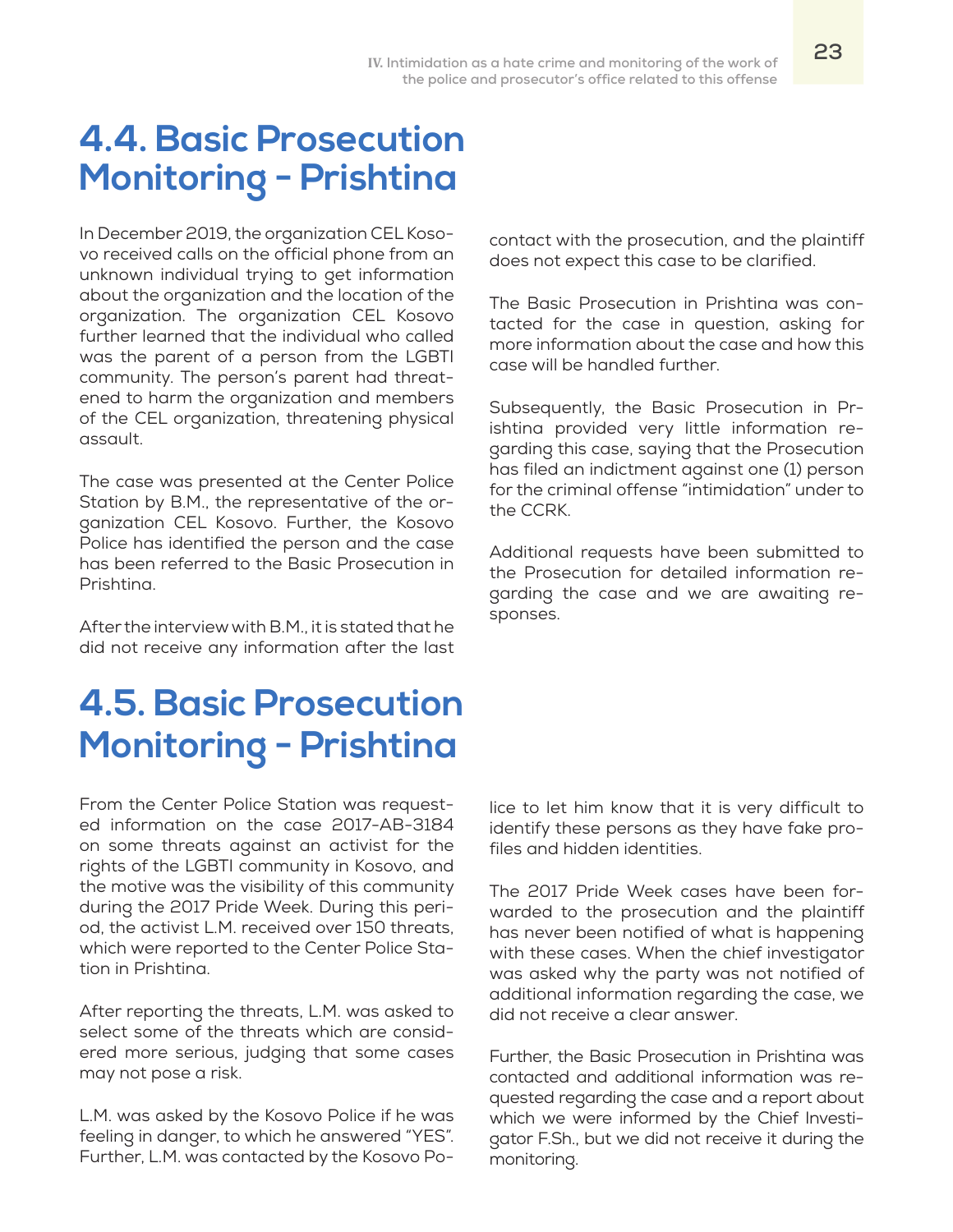# **4.6. Basic Prosecution Monitoring - Gjilan**

In March 2020, L.M. was threatened on social media because of his sexual orientation, by a person ready to use physical violence as soon as they meet on the street. The intimidation was received on the social media "Instagram"

The Basic Prosecution in Gjilan has concluded that the reported case is a hate crime based on the sexual orientation of the victim. During the informative meeting with the Basic Prosecution in Gjilan, the victim was notified that the aggressor was contacted by the Basic Prosecution in Gjilan, in which case it was announced that the person in question is a minor and their family was also contacted.

 The victim was asked how he wanted to proceed with the case given that the person who had threatened him was a minor.

from a real profile, and then the case was reported to the Kosovo Police, Center Station. Kosovo Police has processed the case in the Basic Prosecution in Gjilan, which contacted the victim in March 2020.

Given the situation, the victim had withdrawn the complaint on condition that the person who had made threats with regards to human rights issues be educated. His mother was involved in civil society for gender equality and the case has been resolved without court intervention so far.

However, the Basic Prosecution has announced that the case is still pending. The victim was not further contacted regarding the case in question.

# **4.7. Basic Prosecution Monitoring - Prishtina**

The victim reported the case (Case number: 2019-AB-1078) to the Kosovo Police for intimidation on social media, based on sexual orientation, on 08.05.2019. After the statement to the KP and the investigation of the case, the case was processed in the Basic Prosecution in Prishtina on 23.07.2019. The Basic Prosecution in Prishtina has filed an indictment against one (1) person for the criminal offense of "intimidation" under the CCRK.

The Kosovo Police has withdrawn to provide further information regarding the case, concluding that the work of the Kosovo Police institution has been completed and the Prosecution should complete the monitoring of this case.

The Basic Prosecution in Prishtina did not provide enough information regarding the case in question and stated that the case is still pending.

After additional questions regarding the case, the BPP repeated the answer stating:

*"We inform you once again as follows, regarding the cases submitted in your request: Case no. 2019-AB-1078, was received on 18.07.2019, while the Basic Prosecution in Prishtina, on 23.07.2019, has filed an indictment against one (1) person for the criminal offense of "intimidation" under the CCRK."*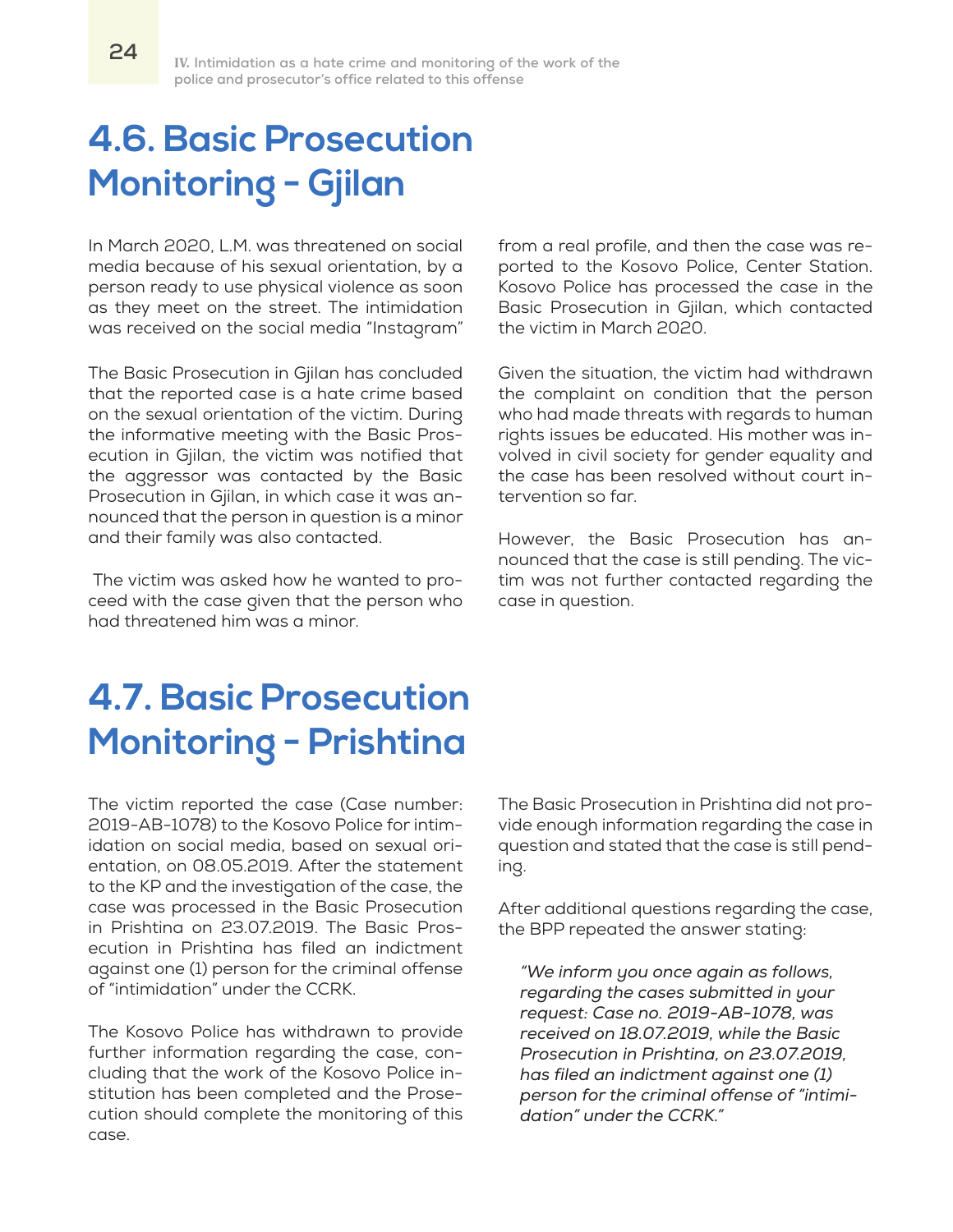# 5. Case monitored in the Mitrovica Municipality: Difference between discrimination and hate speech or crime

The case in question concerns an official in the Office for Communities and Returns in the Municipality of Mitrovica. E.B. was employed since 2003, first in the UNMIK office, then in the Municipality of Mitrovica. Since her transfer within the Municipality of Mitrovica, E.B. has been posted alone in an office in the '2 July' neighborhood, separated from other colleagues of the Office for Communities and Returns, in such a way that she felt lonely and segregated. The Office for Communities and Returns within the Municipality of Mitrovica employees 6 people. Among the employees are Serbs, Bosniaks and members of the Turkish community. One of them was the employee in question, E.B., who, although she was placed in a separate office in another neighborhood from other colleagues, after a while was fired by the disciplinary commission, as she did not inform her supervisor for her two-day absence, as required by the Labor Law.

According to the Law on Protection against Discrimination, discrimination means any distinction, exception, restriction or preference based on personal characteristics protected by law, and which have the purpose or effect of invalidating or impairing recognition, enjoyment or exercise in the same way as others, of the fundamental rights and freedoms recognized by the Constitution and other laws applicable in the Republic of Kosovo. Therefore,

the situation in question is a possible case of discrimination, if it is proven by the court that due to her Roma ethnicity, the victim was treated differently by being placed in a special office, and then fired.

The case in question does not constitute hate speech because we are not dealing with a public expression of a discriminatory attitude, i.e., there is no call to incite to discriminate. Consequently, although hate speech is presented as discrimination, discrimination as a concept is broader and can be presented not only as hate speech, but also as unfavorable treatment, discrimination, preference or exclusion.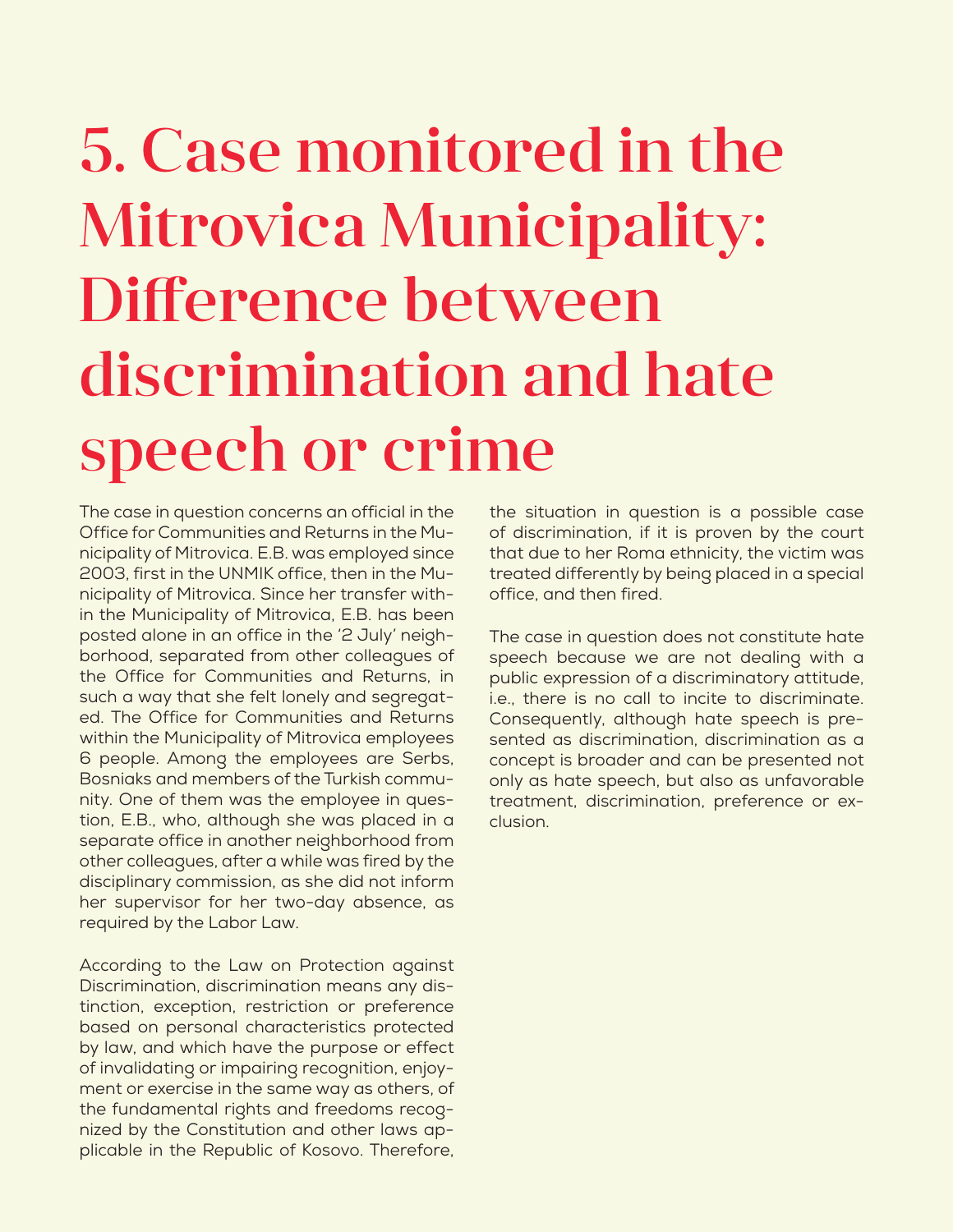# Bibliography

### **Legal resources:**

- Official Gazette of the Republic of Kosovo, Constitution of the Republic of Kosovo 2008.
- Official Gazette of the Republic of Kosovo, Code No. 06/L-074 Criminal Code of the Republic of Kosovo, 2019.
- Official Gazette of the Republic of Kosovo, Law No. 05/L-021 on Protection from Discrimination.

#### **Judicial Practice:**

- Basic Court in Peja, Case P.no. 319/20;
- Basic Court in Ferizaj, Case P.no.620/16;
- Basic Court in Gjakova, P. no. 655/18;
- Basic Court in Prishtina, PS. no. 20/19;
- Basic Court in Gjilan, P. no. 1133/15;
- *Sunday Times v United Kingdom* App no 6538/74;
- *Vogt v Germany* App no 1785/91;
- *T v Belgium* App no 9777/82;
- *Perinçek v Switzerland* App no 27510/08.

#### **News articles and reports:**

• https://betimiperdrejtesi.com/deputetiqe-u-denua-per-deklaratat-e-tij-fyeseper-masakren-e-recakut-kerkon-pafajesine-ne-apel-prokuroria-kerkon-terefuzohet-ankesa-e-tij/

• https://betimiperdrejtesi.com/avokatithote-se-ceshtja-penale-ndaj-deputetit-ivan-todosijeviq-nuk-mund-te-vazhdoje-tutje-pasi-i-njejti-ka-imunitet-ndajndjekjes-penale/